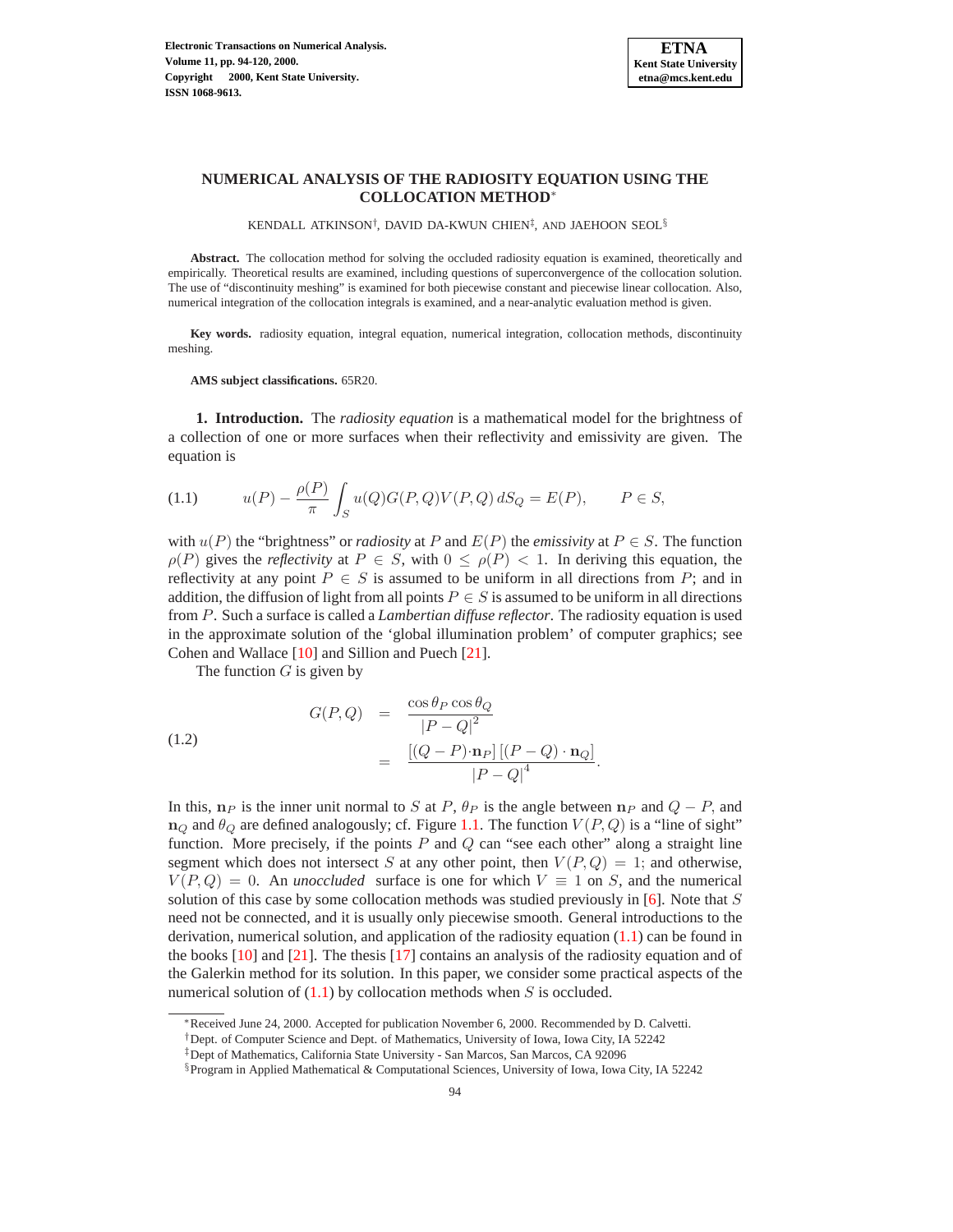

FIG. 1.1. *Illustrative graph for defining radiosity kernel [\(1.2\)](#page-0-1)*

<span id="page-1-0"></span>We often write  $(1.1)$  in the simpler form

(1.3) 
$$
u(P) - \int_{S} K(P,Q)u(Q) dS_{Q} = E(P), \qquad P \in S,
$$

or in operator form as

<span id="page-1-2"></span>
$$
(1.4) \t\t\t (I - \mathcal{K})u = E.
$$

In §[2,](#page-1-1) we give general stability and convergence results for the collocation solution of this equation. We pay particular attention to the use of piecewise constant and piecewise linear approximants; and we consider the possibility of 'superconvergence' of the approximating solutions. We also give some discussion of the behaviour of the solution.

In §[3,](#page-11-0) we describe our test examples. Two different surfaces are used to illustrate the variety of behaviours which can occur in the radiosity solution; and associated test problems are defined. In addition, experimental calculations are given to illustrate the results given in  $\S$ [2](#page-1-1) and to note other phenomena of interest. In  $\S$ [4,](#page-18-0) we examine the numerical integration of the collocation integrals. There are difficulties in such integrations when the integration element is close to an edge of the surface  $S$ . We propose a near-analytic approximation procedure for such integrals. Experimental calculations are given.

<span id="page-1-1"></span>**2. The Theoretical Framework for Collocation.** A number of the results in this report are true for general piecewise smooth surfaces, but we limit our presentation to polyhedral surfaces. The treatment of more general surfaces requires certain nuances which we do not want to consider here; and the problems and methods in which we are interested are illustrated well with polyhedral surfaces. Moreover, many of the surfaces of practical interest are polyhedral.

**2.1. The triangulation of** S **and interpolation over it.** Our scheme for the triangulation of  $S$  is essentially that described in  $[3,$  Chap. 5] and implemented in the boundary element package *BIEPACK,* described in [\[4\]](#page-25-1). We subdivide the surface S into closed triangular elements  $\{\Delta_i\}$  and we approximate u by a low-degree polynomial over each element. We assume there is a sequence of triangulations of  $S, \mathcal{T}_n = {\Delta_{n,k} | 1 \leq k \leq n}$ , with some increasing sequence of integer values  $n$  converging to infinity. In our codes, the values of  $n$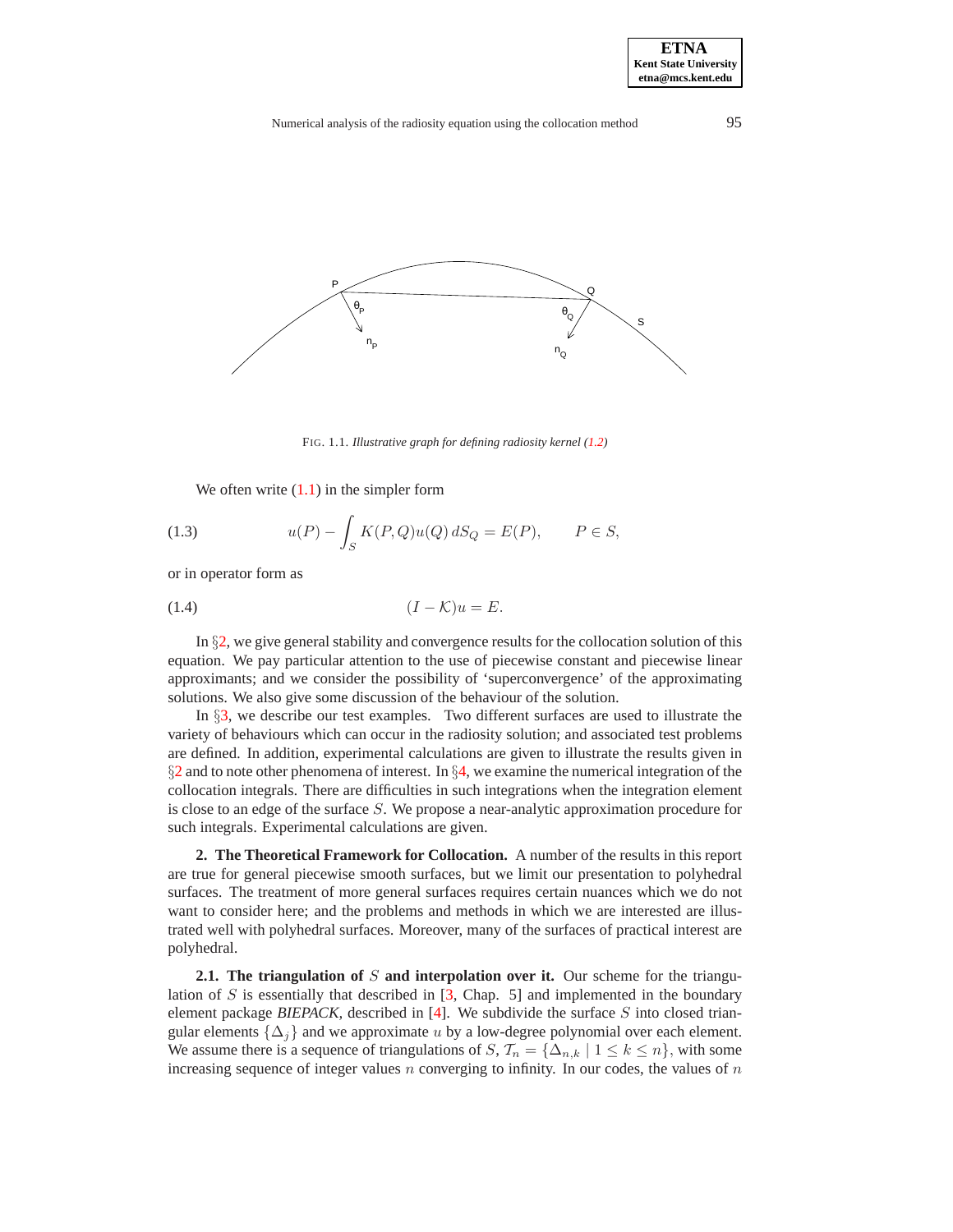increase by a factor of 4, due to our method for refining a triangulation. To refine a triangle  $\Delta_{n,k}$ , we connect the midpoints of its sides, creating four new smaller and congruent triangular elements. There are standard assumptions made on the triangulations. We describe the triangulation process briefly, and the details are left to [\[3,](#page-25-0) Chap. 5].

Associated with most surfaces are parameterizations of the surface. We assume the surface  $S$  can be written as

$$
S = S_1 \cup S_2 \cup \cdots \cup S_J,
$$

with each  $S_j$  a closed polygonal region. Triangulate  $S_j$ , say as

(2.1) 
$$
\{\Delta_{n,k}^j \mid k = 1, ..., n_j\}.
$$

This need not be a 'conforming triangulation', in contrast to the situation with finite element methods for solving partial differential equations. For S as a whole, define

$$
\mathcal{T}_n = \bigcup_{j=1}^J \left\{ \Delta_{n,k}^j \; | \; k = 1, ..., n_j \right\}.
$$

Often we will dispense with the subscript n in  $\Delta_{n,k}^j$ , although it is to be understood implicitly. The *mesh size* of this triangulation is defined by

$$
h \equiv h_n = \max_{1 \leq j \leq J} \max_{1 \leq k \leq n_j} \text{diameter}(\Delta^j_{n,k}).
$$

As noted earlier, the elements of  $\mathcal{T}_n$  are denoted collectively by  $\mathcal{T}_n = {\Delta_{n,k} | 1 \leq k \leq n}.$ With each increase of *n* to  $4n$ , the mesh *h* decreases to  $\frac{1}{2}h$ .

Note that if the mesh is uniform, then

$$
(2.2) \t n = O(h^{-2}).
$$

Although all of our examples use various types of uniform triangulations, one could also consider the use of 'graded meshes' under our schema. In that case, the use of error bounds of the form  $O(h^p)$  would need to be replaced by error bounds of the form  $O(n^{-q})$ .

For functions  $f \in L^{\infty}(S)$  and  $k \geq 0$ , we write  $f \in C^{k}(S)$  when  $f \in C^{k}(S_{i})$  for  $1 \leq j \leq J$ . Of course, this implies that f or its derivatives may be discontinous across edges joining adjacent polygonal faces of S. In fact, we often may want to allow this to be true of the reflectivity  $\rho$ , the emissivity E, and the radiosity u. Within the context of  $L^{\infty}(S)$ , this is not a problem, as such edges form a set of measure zero with respect to the total surface S. Note that this is nonstandard notation, although it serves well our needs in working with the radiosity equation.

For purposes of numerical integration and interpolation over the triangular elements in  $\mathcal{T}_n$ , we need a parameterization of each such triangular element with respect to a standard reference triangle in the plane, namely the unit simplex

$$
\sigma = \{(s, t) : 0 \le s, t, s + t \le 1\}.
$$

Let  $\Delta_{n,k} \in \mathcal{T}_n$ , and let the vertices of  $\Delta_{n,k}$  be denoted by  $\{v_1, v_2, v_3\}$ . Define a parameterization function  $m_k : \sigma \stackrel{1-1}{\rightarrow} \Delta_{n,k}$  by

(2.3) 
$$
m_k(s,t) = uv_3 + tv_2 + sv_1, \qquad (s,t) \in \sigma,
$$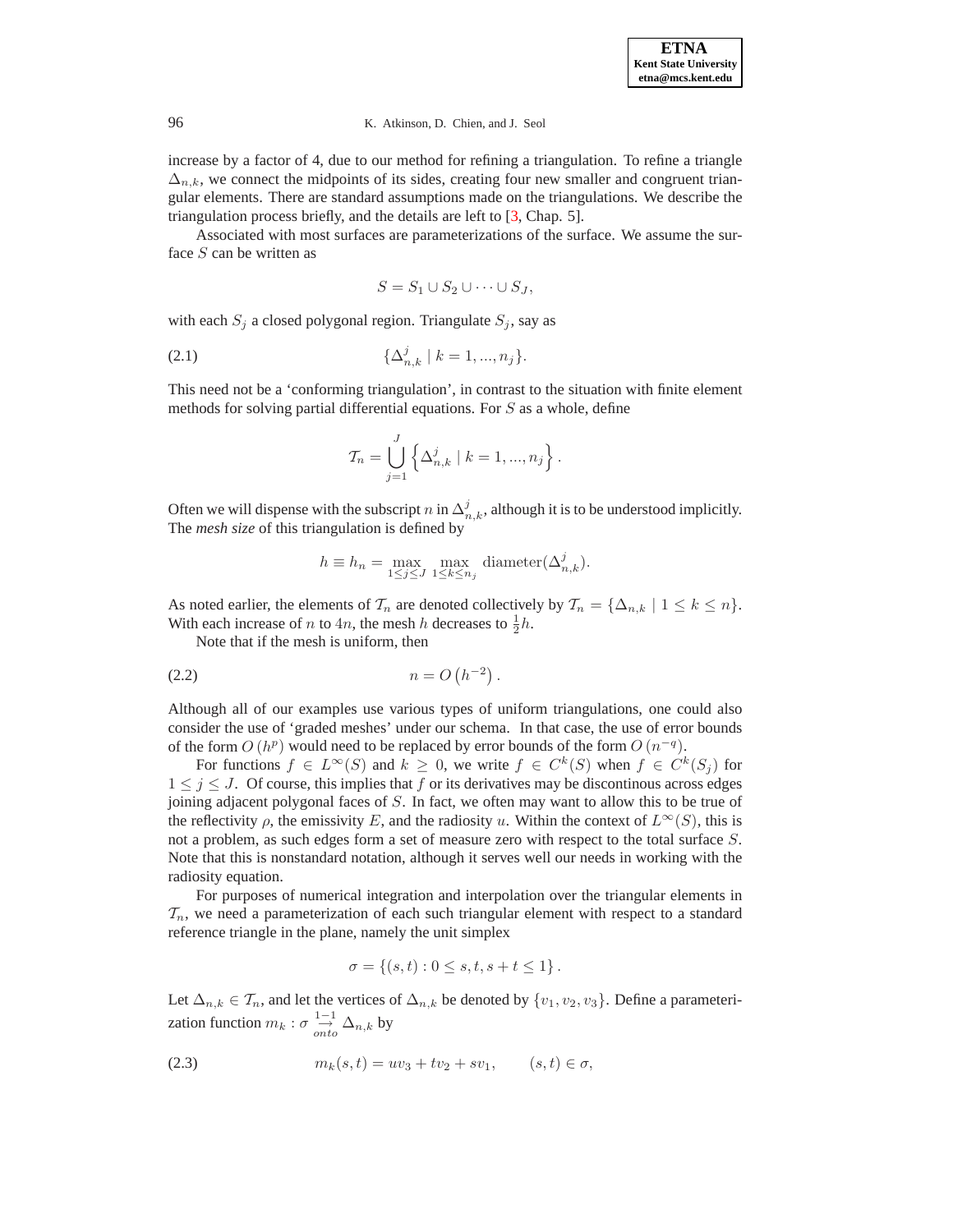with  $u = 1 - s - t$ . Using this, we can write

(2.4) 
$$
\int_{\Delta_k} f(Q) dS_Q = |D_s m_k \times D_t m_k| \int_{\sigma} f(m_k(s, t)) d\sigma,
$$

since  $|D_s m_k \times D_t m_k|$  is a constant function, equal to twice the area of  $\Delta_{n,k}$ . This formula can be used to numerically evaluate the left-hand integral by using numerical integration formulas developed for the region  $\sigma$ .

The *centroid* of  $\Delta_{n,k}$  is defined as

(2.5) 
$$
P_k = m_k \left(\frac{1}{3}, \frac{1}{3}\right) = \frac{1}{3} \left(v_1 + v_2 + v_3\right).
$$

Define the operator  $P_n$  associated with piecewise constant interpolation over S by

<span id="page-3-2"></span>(2.6) 
$$
(\mathcal{P}_n f)(P) = f(P_k), \quad P \in \Delta_k, \quad k = 1, ..., n,
$$

for  $f \in C(S)$ . We are not concerned with the values of  $\mathcal{P}_n f$  on the boundaries of the elements  $\Delta_k$ , since  $\mathcal{P}_n f$  is to be regarded as an element of  $L^\infty(S)$  and needs only to be defined almost everywhere. We want to extend the above definition to all elements of  $L^{\infty}(S)$ , and this is described in some detail in [\[8\]](#page-26-4). The operator  $\mathcal{P}_n$  is a projection on  $L^{\infty}(S)$ , and its norm is the same as when it was defined on  $C(S)$ , namely

$$
||\mathcal{P}_n|| = 1.
$$

Assuming  $f \in C^1(S)$ , it is straightforward to show

<span id="page-3-3"></span>
$$
||u - \mathcal{P}_n u||_{\infty} = O(h).
$$

We also wish to consider approximations based on piecewise linear approximations over the triangulation  $\mathcal{T}_n$ . Given  $g \in C(S)$ , we define the interpolating function  $\mathcal{P}_n g$  as follows, basing it on interpolation over the unit simplex  $\sigma$ . Let  $\alpha$  be a given constant with  $0 \leq \alpha < \frac{1}{3}$ ; and define interpolation nodes in  $\sigma$  by

<span id="page-3-0"></span>(2.9) 
$$
\{q_1, q_2, q_3\} = \{(\alpha, \alpha), (\alpha, 1 - 2\alpha), (1 - 2\alpha, \alpha)\}.
$$

If  $\alpha = 0$ , these are the three vertices of  $\sigma$ ; and otherwise, they are symmetrically placed points in the interior of σ. Define corresponding *Lagrange interpolation basis functions* by

$$
\ell_1(s,t) = \frac{u - \alpha}{1 - 3\alpha}, \quad \ell_2(s,t) = \frac{t - \alpha}{1 - 3\alpha}, \quad \ell_3(s,t) = \frac{s - \alpha}{1 - 3\alpha},
$$

for  $(s, t) \in \sigma$  and  $u = 1 - s - t$ . The linear polynomial interpolating  $f \in C(\sigma)$  at the nodes of [\(2.9\)](#page-3-0) is given by

(2.10) 
$$
f(s,t) \approx \sum_{i=1}^{3} f(q_i) \ell_i(s,t).
$$

For  $g \in C(S)$ , define

<span id="page-3-1"></span>(2.11) 
$$
(\mathcal{P}_n g) (m_k(s,t)) = \sum_{i=1}^3 g(m_k(q_i)) \ell_i(s,t), \qquad (s,t) \in \sigma,
$$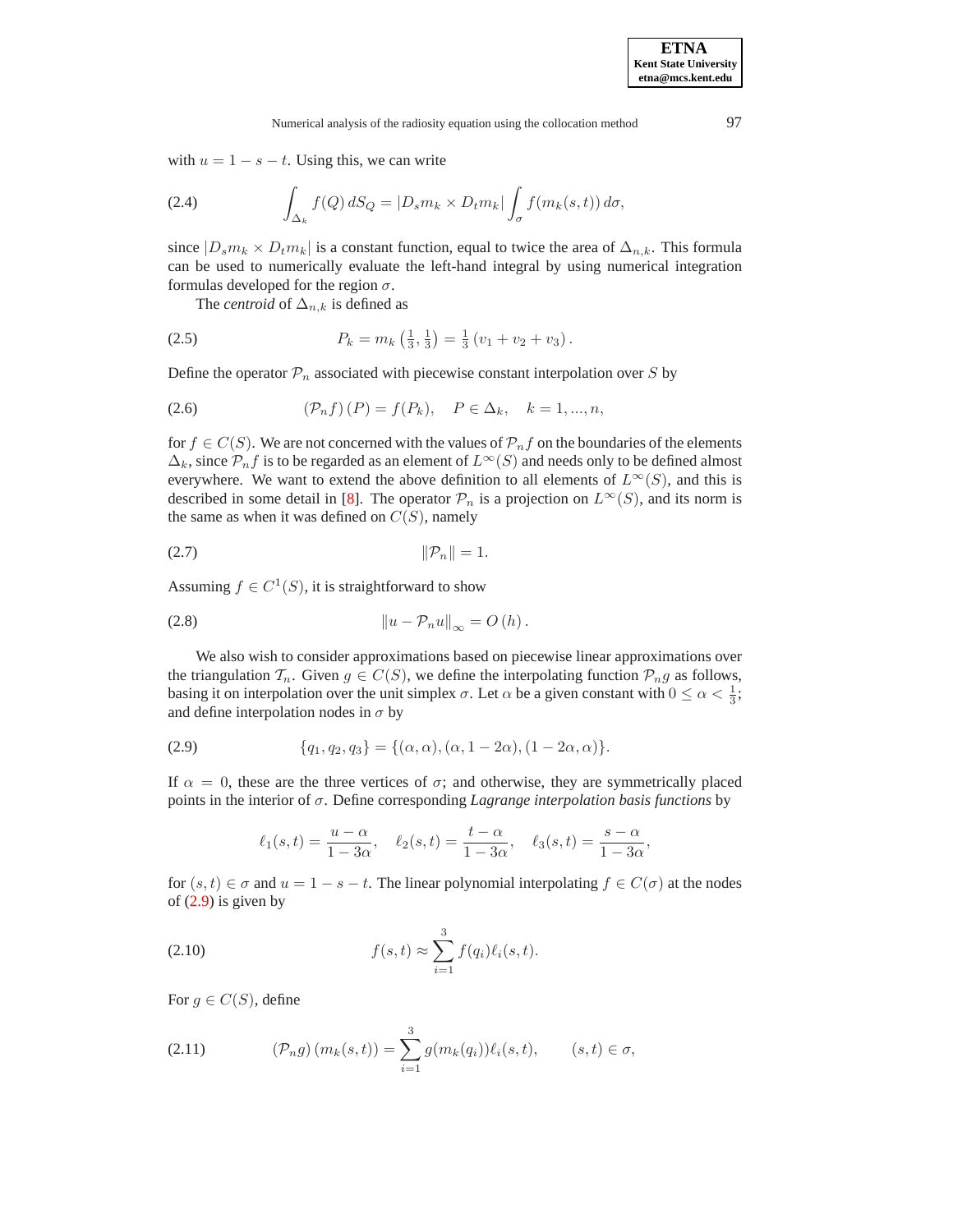for  $k = 1, 2, ..., n$ . This interpolates  $g(P)$  over each triangular element  $\Delta_k \subset S$ , with the interpolating function linear in the parameterization variables  $s$  and  $t$ . Let the interpolation nodes in  $\Delta_k$  be denoted by

$$
v_{k,i} = m_k(q_i), \quad i = 1, 2, 3; \quad k = 1, ..., n.
$$

Then  $(2.11)$  can be written

<span id="page-4-1"></span>(2.12) 
$$
(\mathcal{P}_n g)(P) = \sum_{i=1}^3 g(v_{k,i}) \ell_i(s,t), \qquad P = m_k(s,t) \in \Delta_k,
$$

for  $k = 1, ..., n$ . Collectively, we refer to the interpolation nodes  $\{v_{k,i}\}\$  by  $\{v_1, ..., v_{3n}\}\$ , for  $\alpha > 0$ .

In the case  $\alpha = 0$ , the formula [\(2.11\)](#page-3-1) defines a projection operator on  $C(S)$ , provided the triangulation is conforming; and easily,

$$
\|\mathcal{P}_n\| = 1, \quad \text{with } \alpha = 0.
$$

For  $0 < \alpha < \frac{1}{3}$ , the function  $\mathcal{P}_n g$  is usually not continuous; and if the standard type of collocation error analysis is to be carried out in the context of function spaces, then  $C(S)$ must be enlarged to include the piecewise linear approximants  $\mathcal{P}_n g$ . We do this in exactly the same manner as mentioned above for piecewise constant interpolation over S, done within the context of  $L^{\infty}(S)$ . For such  $\alpha$ ,

(2.13) 
$$
\|\mathcal{P}_n\| = \frac{1+\alpha}{1-3\alpha}, \qquad 0 < \alpha < \frac{1}{3}.
$$

A particularly important case is  $\alpha = \frac{1}{6}$ , for which

(2.14) 
$$
||\mathcal{P}_n|| = \frac{7}{3}, \qquad \alpha = \frac{1}{6}.
$$

Assuming  $f \in C^2(S)$ , it is relatively straightforward to show

<sup>k</sup><sup>u</sup> − Pnuk<sup>∞</sup> <sup>=</sup> <sup>O</sup> h<sup>2</sup> (2.15) .

Higher degree piecewise polynomial interpolation can be defined in a manner analogous to the above. In this paper, our numerical examples are restricted to piecewise constant and piecewise linear collocation methods.

**2.2. General properties of radiosity equation.** The collocation method for solving [\(1.4\)](#page-1-2) can be written abstractly as

<span id="page-4-0"></span>
$$
(2.16) \t\t\t (I - \mathcal{P}_n \mathcal{K}) u_n = \mathcal{P}_n E,
$$

with  $P_n$  an interpolatory projection on the function space being used. The first complication arises from the fact that our approximations  $u_n$  are generally not continuous over the boundaries of the triangular elements of our mesh for S. Our collocation node points are chosen interior to the elements of the triangular mesh  $T_n$  we impose on S. This is done to avoid having node points on edges of the original surface S, as the normal  $n_P$  in [\(1.2\)](#page-0-1) is undefined where two edges come together. For our function space setting for  $(1.4)$  and  $(2.16)$ , we use the Banach space  $\mathcal{X} = L^{\infty}(S)$ , as discussed earlier.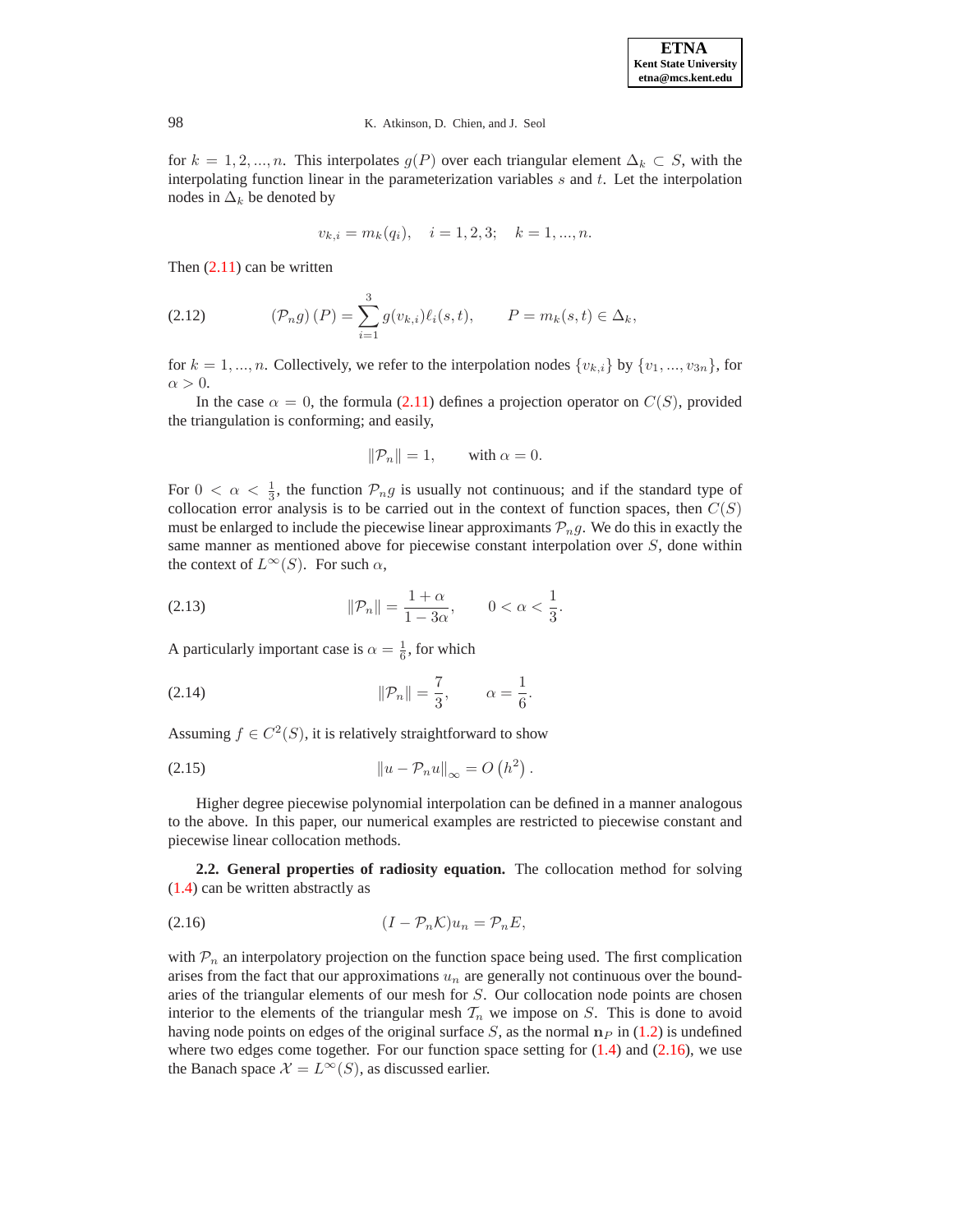There are two possible approaches to the analysis of collocation methods for solving  $(1.1)$  or  $(1.4)$ . The first approach combines the result

<span id="page-5-0"></span>
$$
(2.17) \t\t\t\t\|\mathcal{K}\| < 1
$$

and the geometric series theorem. The second approach uses the observation that when considered locally to the edge common to two faces of subsurfaces of S, the operator  $K$  is a 'Mellin convolution integral operator'. We discuss both approaches in this section, emphasizing the former.

For the origins of  $(2.17)$ , we note the following result proven in [\[6\]](#page-26-2).

**LEMMA** 2.1. *Assume*  $\Gamma$  *is the boundary of a bounded convex open set*  $\Omega \subset \mathbb{R}^3$ *, and assume* Γ *is a surface to which the Divergence Theorem can be applied. Let* P ∈ Γ*, and let* Γ *be smooth in an open neighborhood of* P*. Then* G(P, Q) ≥ 0 *for* Q ∈ Γ*, and*

(2.18) 
$$
\int_{\Gamma} G(P,Q) d\Gamma_{Q} = \pi.
$$

With this theorem, we can obtain the result

<span id="page-5-1"></span>(2.19) 
$$
\int_{S} G(P,Q)V(P,Q) dS_{Q} \leq \pi
$$

at each point  $P \in S$  for which S is smooth in some neighborhood of P. Since we assume that  $S$  is polyhedral, this means for all points  $P$  in the interior of the polygonal faces of  $S$ . The proof is similar, although slightly more complicated, to that given in [\[5\]](#page-25-2); and we omit it here. Using  $(2.19)$  and the definition of K, we have

$$
\frac{\rho(P)}{\pi} \int_S G(P,Q)V(P,Q)\,dS_Q \le \rho(P) \le ||\rho||_{\infty},
$$

for all points  $P \in S$  except for those belonging to an edge of one of the polygonal faces of S (a set of measure zero). From this, we have

$$
\|\mathcal{K}\| \le \|\rho\|_{\infty}.
$$

<span id="page-5-3"></span>We assume that  $\|\rho\|_{\infty} < 1$ , and thus [\(2.17\)](#page-5-0) follows for K as an operator on  $L^{\infty}(S)$  to  $L^{\infty}(S)$ .

**2.3. A convergence theory based on the geometric series theorem.** The principal means of analyzing numerical schemes for solving the radiosity equation has been to base the stability analysis on the geometric series theorem. With  $(2.17)$ , it clearly follows that  $(I - K)^{-1}$  exists as a bounded linear operator from  $L^{\infty}(S)$  to  $L^{\infty}(S)$ , and

$$
\left\| \left(I - \mathcal{K}\right)^{-1} \right\| \leq \frac{1}{1 - \|\mathcal{K}\|}.
$$

For the stability analysis of [\(2.16\)](#page-4-0), begin with

(2.20) kPnKk ≤ kPnk kKk .

If we have

<span id="page-5-2"></span>(2.21) 
$$
B \equiv \left[\sup_n \|\mathcal{P}_n\|\right] \|\mathcal{K}\| < 1,
$$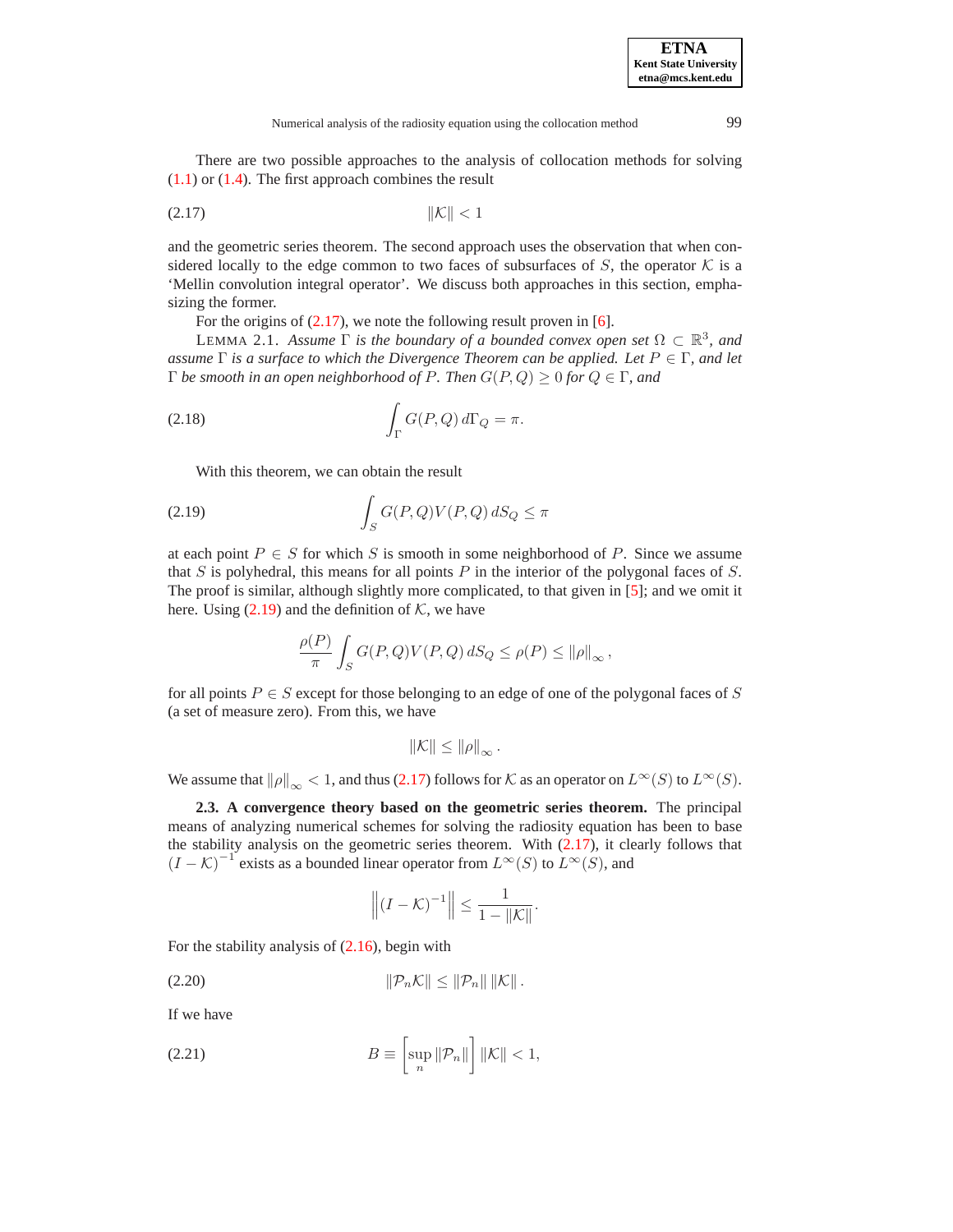then we have  $(I - \mathcal{P}_n \mathcal{K})^{-1}$  exists as a bounded operator on  $L^{\infty}(S)$ , for all  $n \geq 1$ . Moreover,

$$
(2.22) \t\t\t\t\t\left\| (I - \mathcal{P}_n \mathcal{K})^{-1} \right\| \le \frac{1}{1 - B}.
$$

For the comparison of the solutions u and  $u_n$ , the respective solutions of [\(1.4\)](#page-1-2) and [\(2.16\)](#page-4-0), it is straightforward to obtain

$$
(2.23) \t u - u_n = \left(I - \mathcal{P}_n \mathcal{K}\right)^{-1} \left(u - \mathcal{P}_n u\right).
$$

This leads to the bounds

<span id="page-6-0"></span>
$$
(2.24) \t\t\t  $\frac{\|u - \mathcal{P}_n u\|}{1 + B} \le \|u - u_n\|_{\infty} \le \frac{\|u - \mathcal{P}_n u\|}{1 - B}, \quad n \ge 1.$
$$

The speed of uniform convergence of  $u_n$  to u is exactly that of  $\mathcal{P}_n u$  to u. Thus the regularity of  $u$  will affect the rate of convergence of  $u_n$ , a point we discuss further below. The bound [\(2.24\)](#page-6-0) is not the entire story, as it is sometimes possible to obtain more rapid convergence at selected points, a phenomena known as 'superconvergence'. We discuss this in the context of particular methods.

**2.4. The centroid method.** When  $\mathcal{P}_n$  is the piecewise constant interpolatory projection of [\(2.6\)](#page-3-2), we refer to the collocation method as the *centroid method*. With it, we have  $\|\mathcal{P}_n\| =$ 1; and when combined with  $(2.17)$ , we have  $(2.21)$  with  $B < 1$ . Thus the centroid method is stable and convergent. What is its speed of convergence? This depends on a number of factors, including the nature of the surface  $S$ , the regularity of the solution  $u$ , and the way in which the triangulation  $\mathcal{T}_n$  has been defined. From [\(2.8\)](#page-3-3), we have that if  $u \in C^1(S)$ , then [\(2.24\)](#page-6-0) implies

<span id="page-6-3"></span>(2.25) 
$$
\|u - u_n\|_{\infty} = O(h) \equiv O\left(n^{-1/2}\right).
$$

We now discuss various extensions of this result.

Suppose that the closed polyhedral faces  $S_j$  of S are disjoint. Then we can show that if  $u \in C^2(S)$ , then

<span id="page-6-2"></span>(2.26) 
$$
\max_{1 \leq i \leq n} |u(P_i) - u_n(P_i)| = O(h^2) \equiv O(n^{-1}),
$$

with  $\{P_i\}$  the centroids of the triangulation  $\mathcal{T}_n$ .

To begin, we introduce the iterated collocation solution

$$
\widehat{u}_n = E + \mathcal{K} u_n.
$$

It follows that

<span id="page-6-1"></span>(2.27) 
$$
\mathcal{P}_n \widehat{u}_n = u_n,
$$

$$
(I - \mathcal{K} \mathcal{P}_n) \widehat{u}_n = E.
$$

The solvability of [\(2.27\)](#page-6-1) is equivalent to that of the original collocation method [\(2.16\)](#page-4-0), and

$$
(I - \mathcal{KP}_n)^{-1} = I + \mathcal{K} (I - \mathcal{P}_n \mathcal{K})^{-1} \mathcal{P}_n.
$$

With [\(2.27\)](#page-6-1), we have

$$
(2.28) \t u - \widehat{u}_n = (I - \mathcal{KP}_n)^{-1} \mathcal{K} (I - \mathcal{P}_n) u,
$$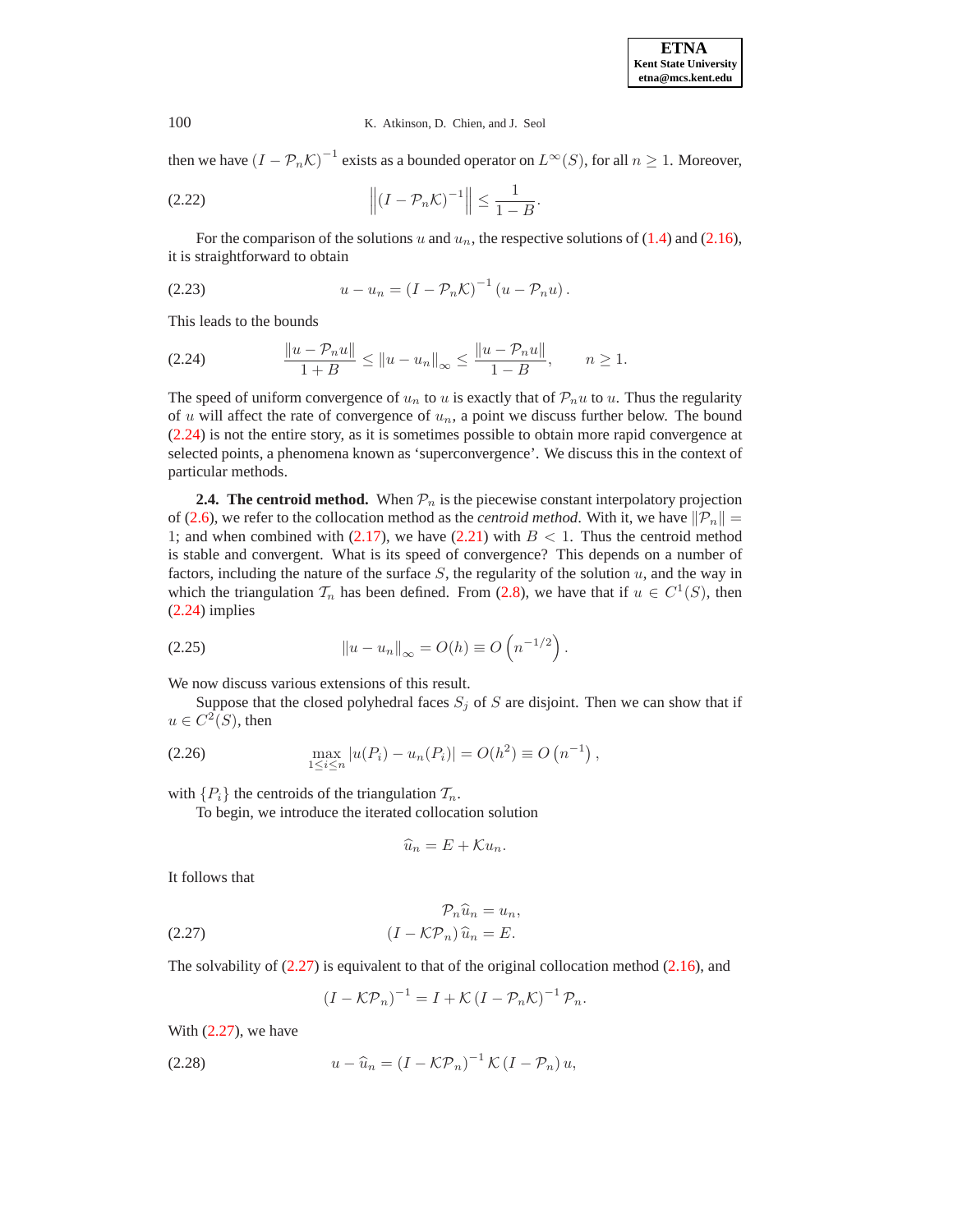and it is then possible to prove

<span id="page-7-0"></span>(2.29) 
$$
\max_{j} |u(P_j) - u_n(P_j)| \leq c \max_{j} |\mathcal{K}(I - \mathcal{P}_n) u(P_j)|,
$$

with  $\{P_i\}$  the collocation nodes used in defining  $\mathcal{P}_n$ . For a complete development of iterated projection methods, see  $[3, p. 71]$  $[3, p. 71]$ . For a proof of  $(2.29)$ , see the derivation given in  $[3, p. 71]$ . pp. 449-450]. These results are valid for all piecewise polynomial collocation methods for solving the radiosity equation, not just the centroid method.

Returning to the proof of  $(2.26)$ , assume that the closed polyhedral faces  $S_i$  of S are disjoint and that  $u \in C^2(S)$ . Then it is straightforward to show that

$$
\left\|\mathcal{K}\left(I-\mathcal{P}_n\right)u\right\|_{\infty}=O\left(h^2\right),\,
$$

thus showing [\(2.26\)](#page-6-2). For a closely related derivation, see [\[3,](#page-25-0) p. 81]. The proof depends crucially on the fact that over each triangular face  $\Delta_k$ ,

$$
\int_{\Delta_k} u(Q) \, dS_Q = \text{area} \left(\Delta_k\right) \, u\left(P_c\right)
$$

if  $u(P)$  is a linear polynomial and  $P_c$  is the centroid of  $\Delta_k$ .

**2.4.1. Singular behaviour.** If the surface S has polygonal faces which join along an edge  $L$ , then it is generally not possible to improve upon  $(2.25)$ :

<span id="page-7-3"></span>(2.30) 
$$
\max_{1 \le i \le n} |u(P_i) - u_n(P_i)| = O(h) \equiv O\left(n^{-1/2}\right),
$$

for  $u \in C^2(S)$ . This is the same as  $\|u - u_n\|_{\infty}$  from [\(2.25\)](#page-6-3), and it is primarily because of the error behaviour adjacent to the edge L. A sketch of a proof is given in  $[6, p. 281]$  $[6, p. 281]$ , although it was for piecewise linear collocation rather than the centroid method.

More importantly, along such edges  $L$ , we can have algebraic singularities in the solution u. For simplicity, assume the edge L is a subinterval of the x-axis in  $\mathbb{R}^3$ , and assume that one of the polygonal faces containing L is contained in the  $xy$ -plane,  $y > 0$ . Then within this plane, the solution  $u$  is likely to have the behaviour

<span id="page-7-1"></span>(2.31) 
$$
u(x, y, 0) = O(y^{\alpha}), \quad y \to 0,
$$

with  $0 < \alpha < 1$ ; and an analogous situation holds in the other face bordering L. A detailed derivation of this behaviour is given in Rathsfeld [\[16,](#page-26-5) Thm. 1.2]. The exponent  $\alpha$  varies with both the angle in the surface S at the edge L and the reflectivity  $\rho$  on the faces bordering L.

For functions satisfying [\(2.31\)](#page-7-1), it is relatively straightforward to show that

<span id="page-7-2"></span>(2.32) 
$$
\|u - \mathcal{P}_n u\|_{\infty} = O(h^{\alpha}).
$$

In analogy with the results in [\[9\]](#page-26-6) for one-dimensional Mellin convolution integral equations, and using the results in [\[16\]](#page-26-5), we expect that one can improve the rate of convergence to  $O(n^{-1/2})$ , or even  $O(n^{-1})$  at the centroids of  $\mathcal{T}_n$ , provided a suitably graded mesh is used in creating the triangulation  $\mathcal{T}_n$ . We do not consider this further in this paper, preferring to study how the behaviour of the solution affects the rate of convergence of  $u_n$  to u when a 'uniform' triangulation scheme is used.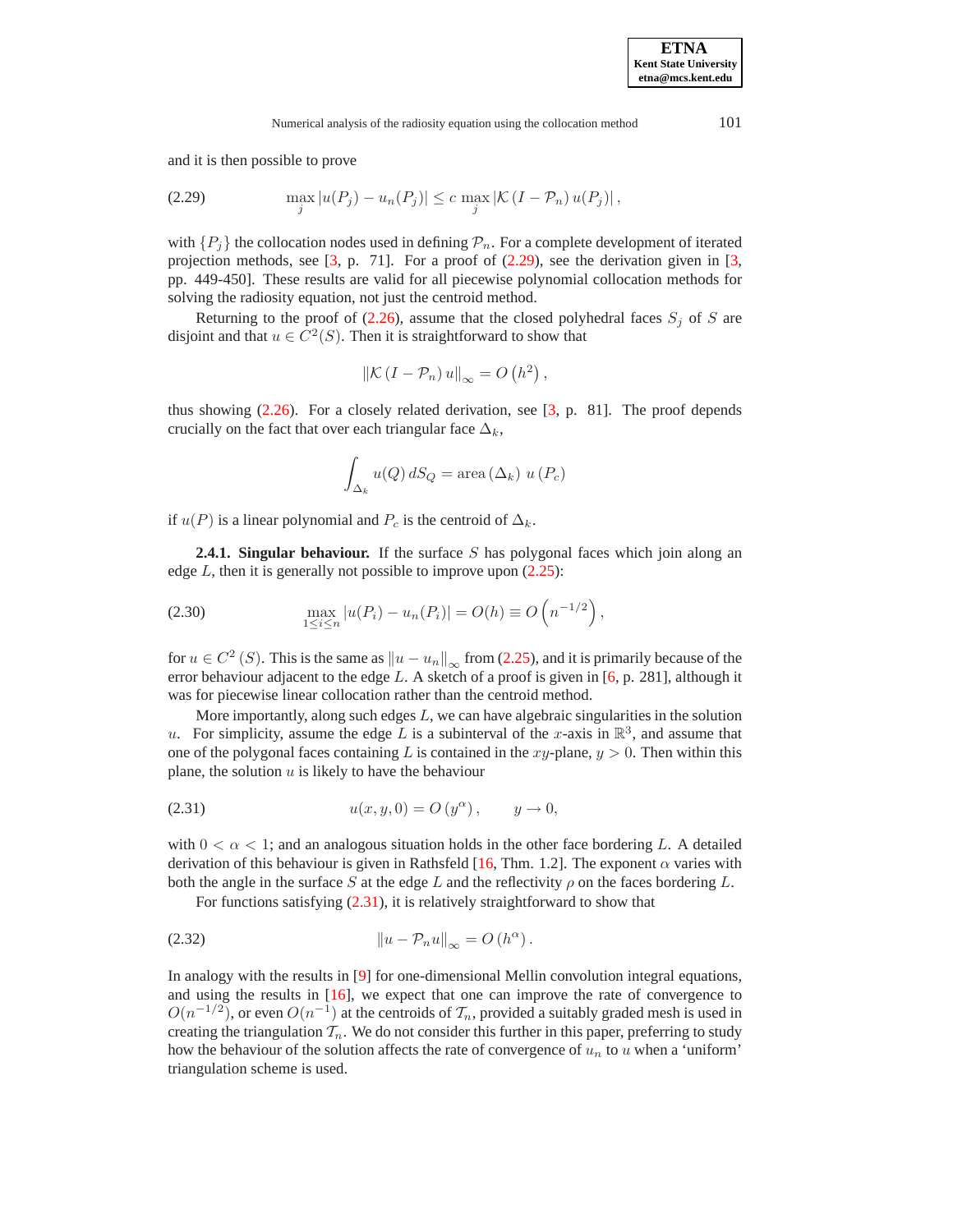<span id="page-8-3"></span>**2.4.2. Using a discontinuity meshing.** One of the effects of occlusion is to produce 'shadows' on portions of the surface  $S$ . For the planar radiosity equation, the effects of these shadows on the differentiability are studied in [\[5\]](#page-25-2). The situation in  $\mathbb{R}^3$  can be considerably more complicated. Our test surfaces  $S$ , shown in Figures [3.1](#page-1-0) and [3.2,](#page-12-0) have the edges of subsurfaces all parallel to the coordinates axes, a highly artificial situation. The case with more general polyhedral surfaces is studied in Seol [\[20\]](#page-26-7). Nonetheless, most of our discussion for numerical schemes in the presence of such shadow lines will transfer to the more general situation.

What has been recommended in the literature is to use a 'discontinuity meshing' scheme, not allowing the shadow lines to intersect with the interiors of the elements of the triangulation. An example of such is given in Figure [3.3](#page-13-0) for the surfaces in Figures [3.1](#page-1-0) and [3.2.](#page-12-0) There are two possible reasons for wanting to use such a meshing scheme; and in some cases, such a discontinuity meshing is actually not needed, at least as it affects the order of convergence of the collocation scheme.

Assuming that the unknown radiosity  $u$  has a discontinuous derivative along the shadow line, usually perpendicular to that line, this can affect the order of convergence of  $\|u - \mathcal{P}_n u\|_{\infty}$ , and thus also that of  $\|u - u_n\|_{\infty}$ . There are two cases of interest, and they are most easily studied and illustrated for functions of one variable.

Consider a function  $f$  defined on [0, 1] and assume we have the mesh

<span id="page-8-2"></span>(2.33) 
$$
t_j = \frac{j}{n}, \qquad j = 0, 1, ..., n.
$$

Approximate  $f$  with piecewise constant functions, interpolating  $f$  at the midpoint of each subinterval  $[t_{i-1}, t_i], j = 1, \ldots, n$ .

For the first case, assume f has a bounded discontinuity in  $f'$  at  $t = \zeta \in (0, 1)$ , generally with  $\zeta$  not a mesh point. Then it is straightforward to show the following.

<span id="page-8-1"></span>**SF** Assume  $f'(t)$  is continuous on  $[0, \zeta]$  with a finite limit  $f'(\zeta - 0)$ ; and similarly, assume  $f'(t)$  is continuous on  $[\zeta, 1]$  with a finite limit  $f'(\zeta + 0)$ . Then the piecewise constant interpolating function  $f_n(t)$  satisfies

$$
(2.34) \t\t\t\t\t||f - f_n||_{\infty} = O(h).
$$

In addition, if  $g \in C^1[0,1]$  and if f'' is twice-continuously differentiable on  $[0,\zeta]$ and  $[\zeta, 1]$ , then

(2.35) 
$$
\int_0^1 g(t) [f(t) - f_n(t)] dt = O(h^2).
$$

<span id="page-8-0"></span>This implies that no discontinuity meshing is needed in this case, either to obtain the correct order of uniform convergence in the collocation scheme or to obtain superconvergence at the midpoints of the mesh.

These results extend to the two-dimensional case in a straightforward way. The general-ization of [\(2.35\)](#page-8-0) is the tool used to show the right side of [\(2.29\)](#page-7-0) is  $O(h^2)$ . Assuming that u can be extended to a twice-continuously differentiable function on the closure of the region on each side of the shadow line, it follows that the order of convergence results are unaffected by whether or not a discontinuity meshing is used. This is illustrated in the following section in Figure [3.5,](#page-15-0) although the accuracy is greater when using a discontinuity meshing. As a note of caution, these results do not extend to the piecewise linear collocation method, which we discuss and illustrate below.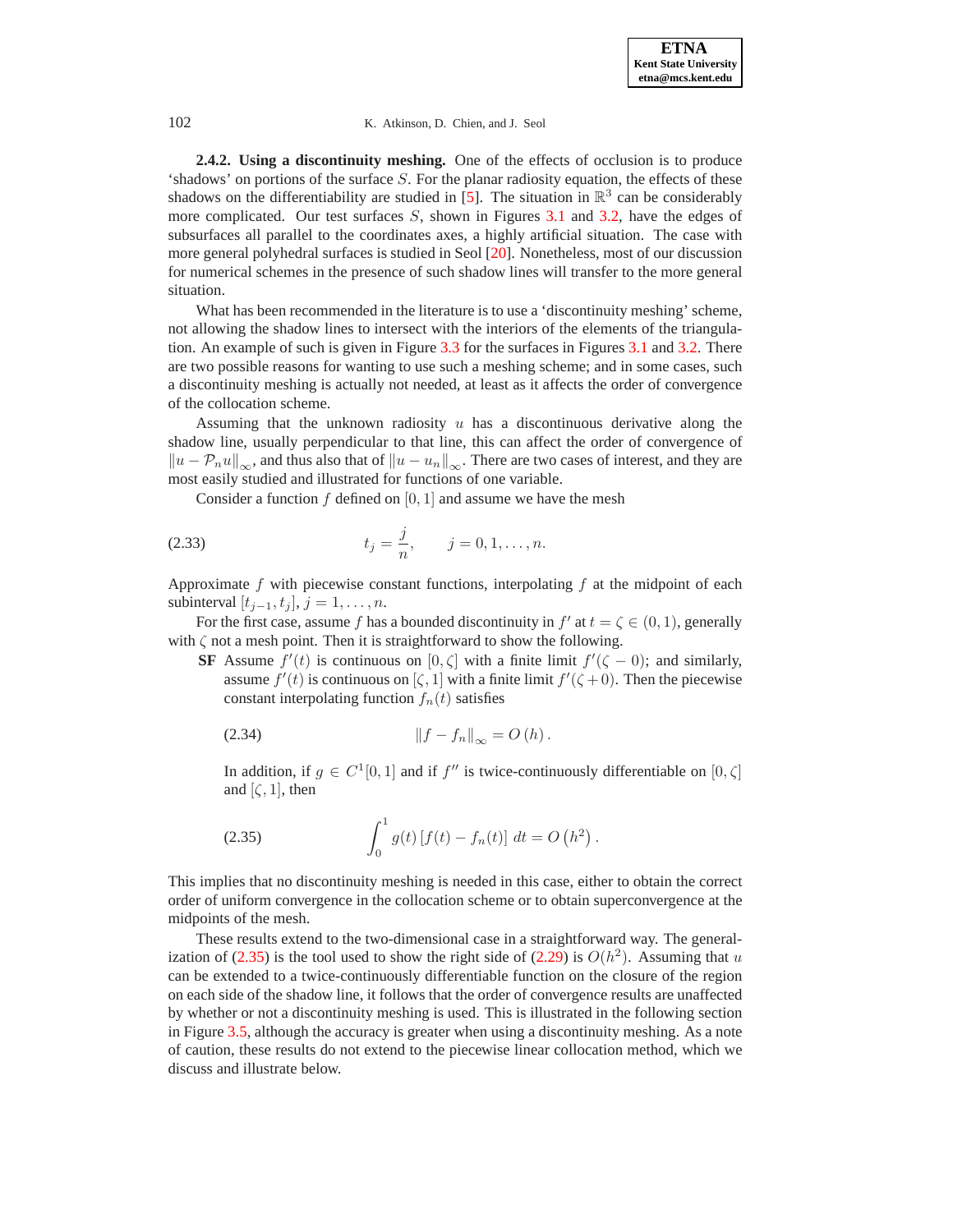Numerical analysis of the radiosity equation using the collocation method 103

For the second case of interest, assume the function  $f'(t)$  has an unbounded derivative at ζ. Then the order of convergence results are affected. Assume that

<span id="page-9-0"></span>(2.36) 
$$
f(t) = \begin{cases} f(\zeta) + (\zeta - t)^{\alpha} k_1(t), & 0 \le t < \zeta, \\ f(\zeta) + (t - \zeta)^{\alpha} k_2(t), & \zeta < t \le 1, \end{cases}
$$

with  $0 < \alpha < 1$ ,  $k_1 \in C^2[0, \zeta]$ , and  $k_2 \in C^2[\zeta, 1]$ . It is straightforward and well-known that

$$
(2.37) \t\t\t\t\t||f - f_n||_{\infty} = O(h^{\alpha}),
$$

and

<span id="page-9-1"></span>(2.38) 
$$
\int_0^1 g(t) [f(t) - f_n(t)] dt = O(h^{1+\alpha}).
$$

To recapture the optimal order of convergence, given in  $(2.34)-(2.35)$  $(2.34)-(2.35)$  $(2.34)-(2.35)$ , it is necessary to use a graded mesh in a neighborhood of the singular point  $\zeta$ . The construction of this graded mesh is explored in depth in [\[3,](#page-25-0) Section 4.2.5], and we omit it here. Again, these results extend to the two-dimensional case, and such graded meshes are explored in Rathsfeld [\[16\]](#page-26-5). Usually, however, the type of behaviour seen in  $(2.36)$  is not seen along shadow lines, but rather along the common edge of two subsurfaces of  $S$ , as discussed above following  $(2.31)$ . The graded mesh is still needed to restore an optimal order of convergence, but the discontinuity mesh would not be needed in such a case, at least as it affects the order of convergence.

<span id="page-9-2"></span>**2.5. Piecewise linear collocation.** Recall the piecewise linear interpolatory function of [\(2.12\)](#page-4-1) with the interpolation parameter  $\alpha \in (0,1)$ . There are three collocation node points within each triangular element, and thus there are  $3n$  node points on the surface S. To carry out the stability analysis of Subsection [2.3,](#page-5-3) we need to require

$$
\|\rho\|_{\infty}\,\frac{1+\alpha}{1-3\alpha}<1.
$$

For the important case of  $\alpha = \frac{1}{6}$ , this means requiring

$$
\|\rho\|_{\infty} < \frac{3}{7},
$$

which is a fairly stringent restriction. For surfaces  $S$  without subsurfaces joining at some common edge (e.g. the surface in Figure [3.1\)](#page-1-0), the operator K is compact on  $L^{\infty}(S)$ . This means we can use a standard analysis (cf. [\[3,](#page-25-0) Chap. 3]) to justify the piecewise linear collocation method, obtaining again the error bound  $(2.24)$ . But with some subsurfaces of S joining at a common edge (e.g. the surface in Figure [3.2\)](#page-12-0),  $K$  is no longer compact and another type of stability and error analysis must be used. For cases such as that in in Figure [3.2,](#page-12-0) the analysis of [\[16\]](#page-26-5) can be used to give the needed stability analysis. But if the surface contains a vertex that is interior to  $S$ , then no means of analysis is known at present.

**2.6. Rates of convergence.** We now consider the rates of convergence to be expected in the situations discussed earlier for the centroid method. We assume that the piecewise linear collocation method is stable,

$$
(2.40) \t\t\t ||(I - \mathcal{P}_n \mathcal{K})^{-1}|| \leq c < \infty, \t n \geq N,
$$

for some N. If the radiosity solution  $u \in C^2(S)$ , then it is straightforward to show

$$
||u - \mathcal{P}_n u||_{\infty} = O\left(h^2\right),\,
$$

**ETNA Kent State University etna@mcs.kent.edu**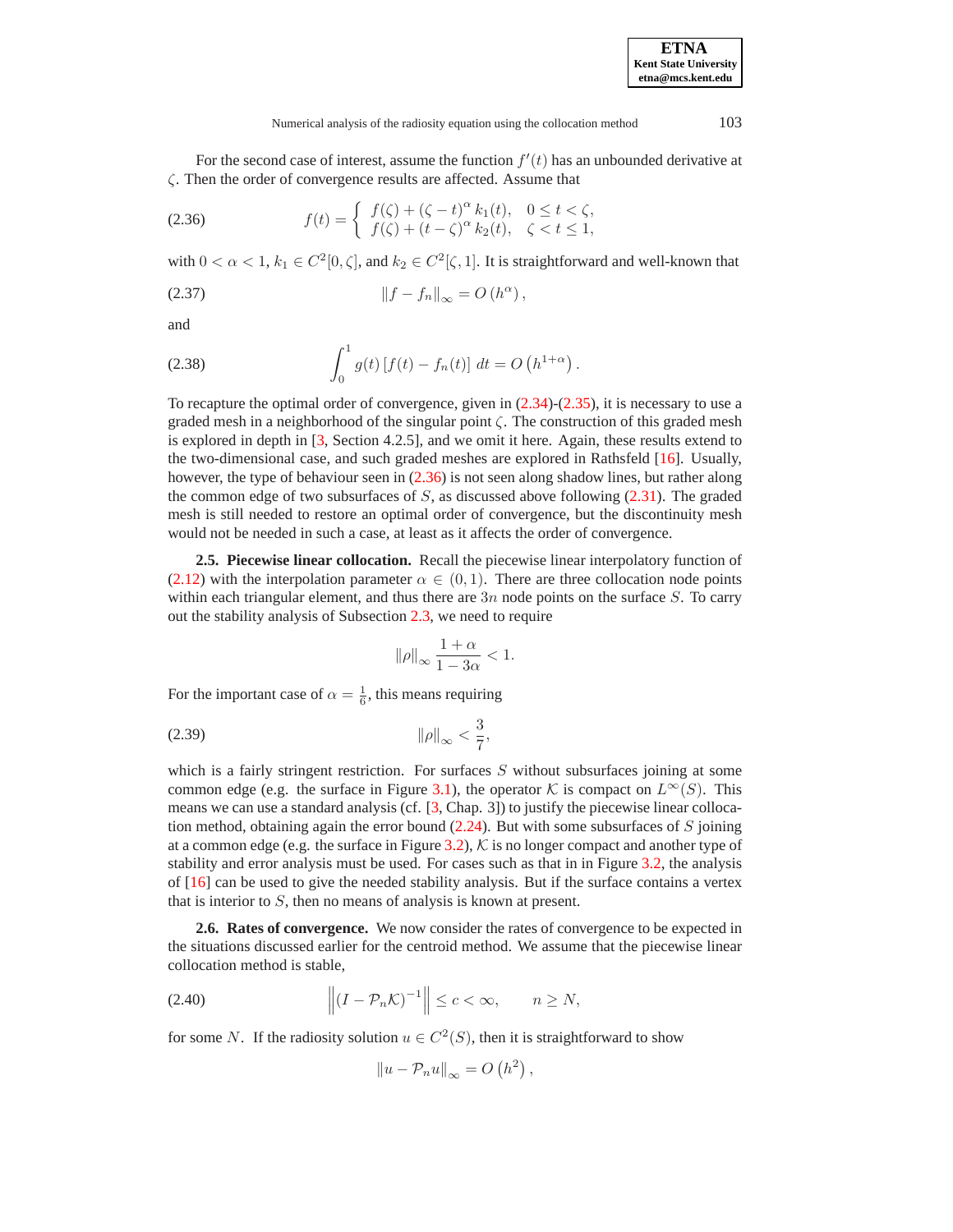and therefore,

<span id="page-10-0"></span>(2.41) 
$$
u - u_n = O(h^2).
$$

If the surface  $S$  is composed of disjoint subsurfaces  $S_j$ , then we can obtain superconvergence results at the collocation node points. In particular, if we use  $\alpha = \frac{1}{6}$ , then

<span id="page-10-1"></span>(2.42) 
$$
\max_{1 \leq i \leq 3n} |u(P_i) - u_n(P_i)| = O(h^4).
$$

This reduces to  $O(h^3)$  in the case of other  $\alpha \in (0, \frac{1}{3})$ . A proof is given in [\[6\]](#page-26-2).

As with the centroid method, if  $S$  contains polygonal faces which join along an edge  $L$ , then the result [\(2.41\)](#page-10-0) is the best that can be expected, for all choices of  $\alpha \in (0, \frac{1}{3})$ . This is discussed in [\[6,](#page-26-2) pp. 281-282]. Moreover, the presence of singular behaviour such as [\(2.31\)](#page-7-1) leads to the rate of convergence shown in [\(2.32\)](#page-7-2). Again, a suitably graded mesh is needed in order to restore the order of convergence given in  $(2.41)-(2.42)$  $(2.41)-(2.42)$  $(2.41)-(2.42)$ . This is also true if the singular behaviour occurs along some other line in  $S$ , perhaps a shadow line, rather than just at an edge of S. These results are illustrated in Section [3.](#page-11-0)

**2.6.1. Using a discontinuity meshing.** Consider the earlier single-variable example given following [\(2.33\)](#page-8-2). For piecewise linear interpolation, use the interpolation node points

$$
t_{j,1} = \frac{1}{2} (t_{j-1} + t_j) - \beta (t_j - t_{j-1}),
$$
  

$$
t_{j,1} = \frac{1}{2} (t_{j-1} + t_j) + \beta (t_j - t_{j-1}),
$$

for some  $\beta \in (0, \frac{1}{2}), 1 \le j \le n$ . An optimal special choice is  $\beta = \frac{\sqrt{3}}{2}$ , leading to the Gauss-Legendre zeros of order 2 relative to  $[t_{j-1}, t_j]$ . For the above case in Subsection [2.4.2](#page-8-3) of **SF** for the centroid method, and with any such  $\beta \in (0, \frac{1}{2})$ , the results [\(2.34\)](#page-8-1)-[\(2.35\)](#page-8-0) are still valid; and more importantly, they cannot be improved.

As before, these results extend to the case of triangulations  $T_n$  over S. Thus, a discontinuity meshing is needed in order to recover the convergence results of  $(2.41)-(2.42)$  $(2.41)-(2.42)$  $(2.41)-(2.42)$ . This is illustrated in Figure [3.7](#page-17-0) of the following Section [3.](#page-11-0)

**2.7. The linear system.** Let the number of collocation nodes be denoted by  $d_n (d_n = n)$ for the centroid method,  $d_n = 3n$  for the piecewise linear method), and let  $\{P_i\}$  denote collectively these nodes. Let  $\{\varphi_i \mid i = 1, \ldots, d_n\}$  denote the Lagrange basis functions for the interpolation scheme being used. For the centroid rule,

$$
\varphi_i(P) = \begin{cases} 1, & P \in \Delta_i, \\ 0, & P \notin \Delta_i. \end{cases}
$$

For piecewise linear interpolation, use the basis functions implicit in  $(2.12)$ , which are again nonzero over only a single triangular element. We also will write

$$
\varphi_{k_{j,\ell}}(Q), \qquad k_{j,\ell} = 3j - 3 + \ell, \quad \ell = 1, 2, 3,
$$

for the three linear basis functions over the element  $\Delta_j$ . Also introduce the parameter  $\nu = 1$ for the centroid method, and  $\nu = 3$  for the piecewise linear method.

The solution of [\(2.16\)](#page-4-0), namely  $(I - \mathcal{P}_n \mathcal{K})u_n = \mathcal{P}_nE$ , reduces to the solution of the linear system

<span id="page-10-2"></span>
$$
(2.43) \t u_n(P_i) - \sum_{j=1}^n \sum_{\ell=1}^\nu u_n(P_{k_j,\ell}) \int_{\Delta_j} V(P_i,Q) G(P_i,Q) \varphi_{k_{j,\ell}}(Q) dS_Q = E(P_i),
$$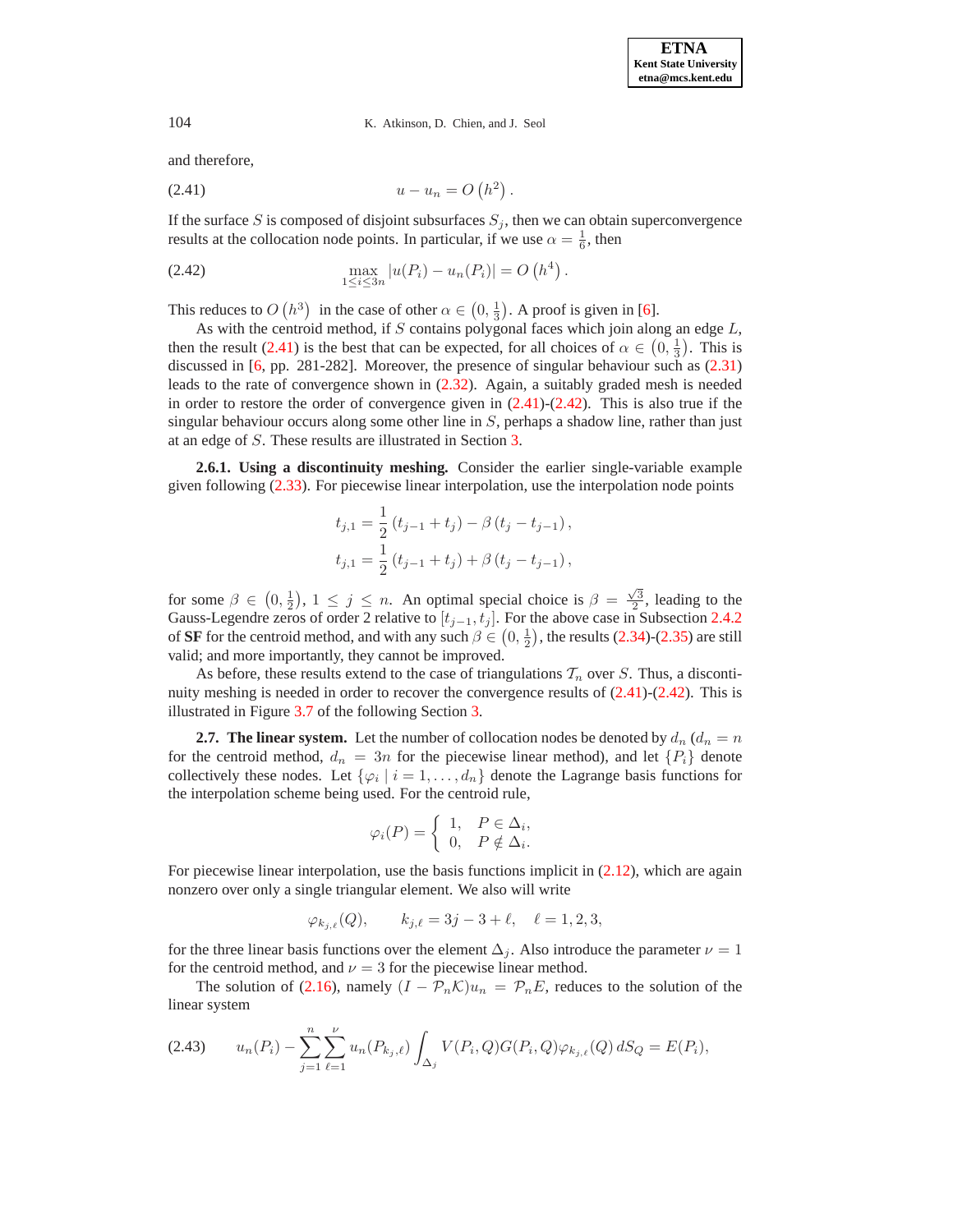with  $\{P_{k_j,\ell} : 1 \leq \ell \leq \nu\}$  the  $\nu$  collocation nodes inside  $\Delta_j$ , for  $i = 1,\ldots,d_n$ . In practical problems,  $d_n$  can be quite large, namely 10,000 or larger. For larger values of  $d_n$ , it is impractical to setup this system completely, and so-called "fast matrix-vector multiplication methods" are needed. An example of such is given in [\[7\]](#page-26-8) for unoccluded surfaces, and other schemes have been given, based on the "fast multipole method" and wavelet compression multi-resolution schemes.

In setting up this system, simplifications are possible. First, if  $P_i$  and  $\Delta_i$  are contained in the same polyhedral face of S, then  $G(P_i, Q) \equiv 0$ . Second if a viewer at  $P_i$  cannot see any portion of  $\Delta_i$ , then the corresponding integral is zero. Thus it is important to create view information of this kind for all of the elements of  $\mathcal{T}_n$  and all the collocation nodes  $P_i$ .

An important consideration is knowing how to calculate the integrals in [\(2.43\)](#page-10-2) for which only a portion of  $\Delta_j$  can be seen from  $P_i$ . In a number of cases, these integrals have been estimated by various crude schemes, in the interest of speeding the setup of the linear system. All of these schemes have an error of size  $O(h)$  in their impact on the accuracy of  $u_n$ . Thus all superconvergence phenomena are destroyed; and the higher rate of convergence associated with piecewise linear interpolation is also destroyed. These integrals, in which only a portion of  $\Delta_i$  can be seen from  $P_i$ , must be calculated as accurately as the remaining integrals in the linear system. Determining the portion of  $\Delta_j$  which can be seen from  $P_i$  is, however, quite a difficult task, and we do not attempt any kind of general solution here.

In Section [4](#page-18-0) we give a direct way to evaluate all of the integrals in  $(2.43)$  for the centroid method, and we give a very fast way to evaluate them for piecewise linear interpolation. Without sufficiently accurate evaluation of these integrals, the faster rates associated with superconvergence and piecewise linear interpolation are destroyed.

<span id="page-11-0"></span>**3. Numerical Examples.** Dealing with the general case of occluded polyhedral surfaces was too daunting a task, as it requires a fairly sophisticated framework to handle the subsurfaces of S, along with being able to determine the occluded regions as the field point varies. Moreover, it was not necessary for our experimental study of the effects of various types of surface behaviour and solution behaviour. We have used two surfaces for our experiments. We believe that these two surfaces, together with suitably chosen test cases  $u$ , are sufficient to examine experimentally a number of properties of the numerical analysis of the occluded radiosity equation.

# **3.1. The experimental surfaces.**

- The 4-piece surface. The surface consists of four square subsections, denoted by  $S_1, S_2, S_3, S_4.$ 
	- $S_1 = [0, A] \times [0, A]$  in the *xy*-plane;
	- $S_2$  and  $S_3$  are the bottom and top, respectively, of  $[0, B] \times [0, B]$  in the plane  $z=1$ ;
	- $S_4 = [0, C] \times [0, C]$  in the plane  $z = 2$ .

This surface S is illustrated in Figure [3.1.](#page-1-0) We choose the parameters  $A, B, C$  to satisfy

$$
(3.1) \tC < B, \t2B < A.
$$

The surface has shadow lines in  $S_1$  along the boundaries of the squares [0, 2B –  $C \times [0, 2B - C]$  and  $[0, 2B] \times [0, 2B]$ .

 $\bullet$  The 5-piece surface. This surface  $S$  consists of the 4-piece surface together with the additional face  $S_5$ :

$$
S_5 = \{(x, A, z) : 0 \le x \le A, \ 0 \le z \le 1\}.
$$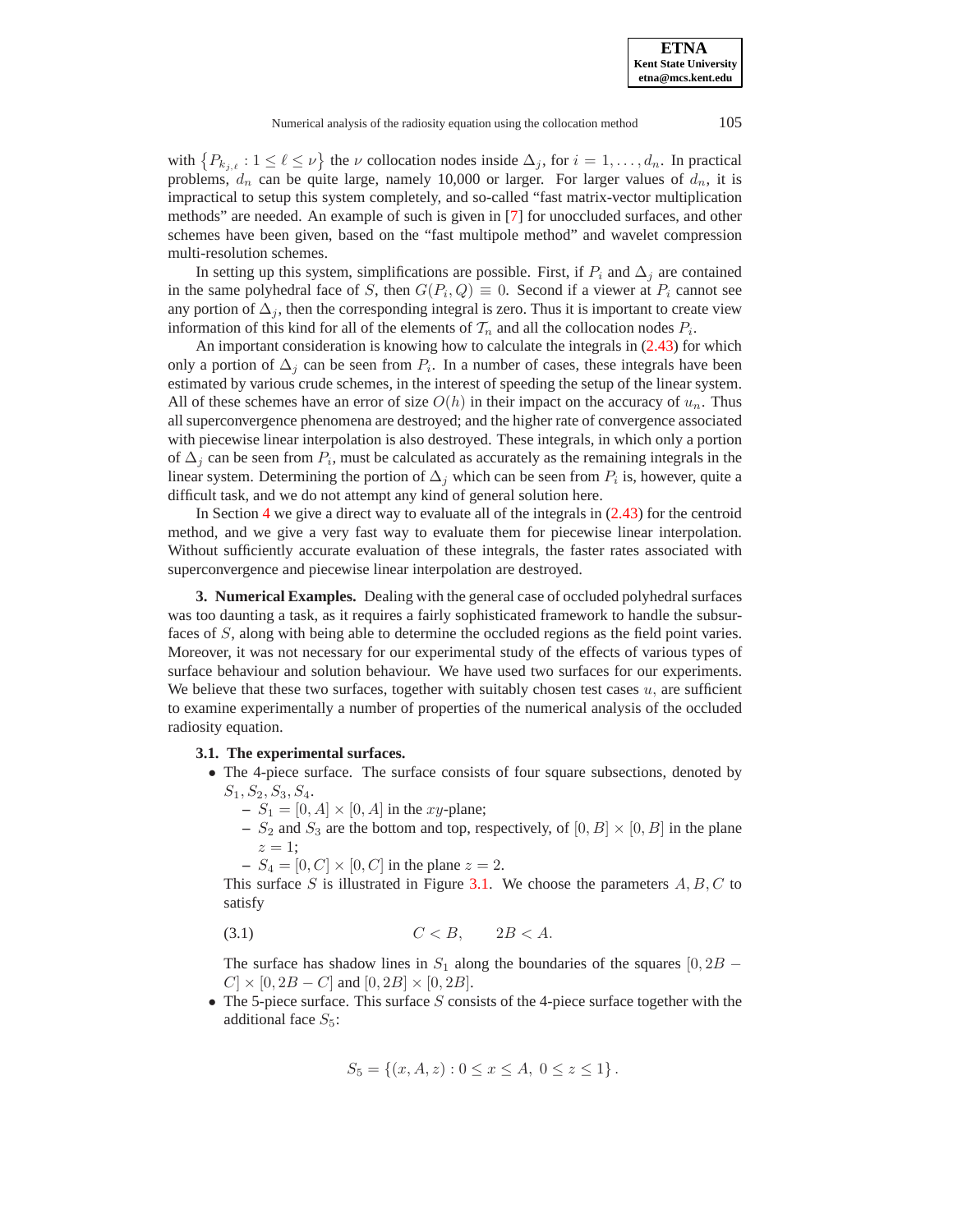

FIG. 3.1. *The 4-piece surface*



<span id="page-12-0"></span>FIG. 3.2. *The 5-piece surface*

Thus the surface has an edge, where  $S_1$  and  $S_5$  are in contact. This surface S is illustrated in Figure [3.2,](#page-12-0) and the parameters  $A, B, C$  satisfy the same restrictions as for the 4-piece surface.

A surprising number of phenomena can be studied with the use of only these two quite simple surfaces. In all of our examples, we use  $(A, B, C) = (5, 2, 1)$ .

We have shadow lines in  $S_1$ , and these can be used to study the effect of triangulating  $S_1$ in various ways. For our first type of triangulation scheme, we define the initial triangulation of  $S_1$  by breaking it into two triangular elements, dividing  $S_1$  by using the diagonal line from  $(0, 0, 0)$  to  $(A, A, 0)$ ; and an analogous initialization is used with the remaining rectangles  $S_2, S_3, S_4, S_5$ . The subsequent triangulations  $\mathcal{T}_n$  are derived by applying the standard re-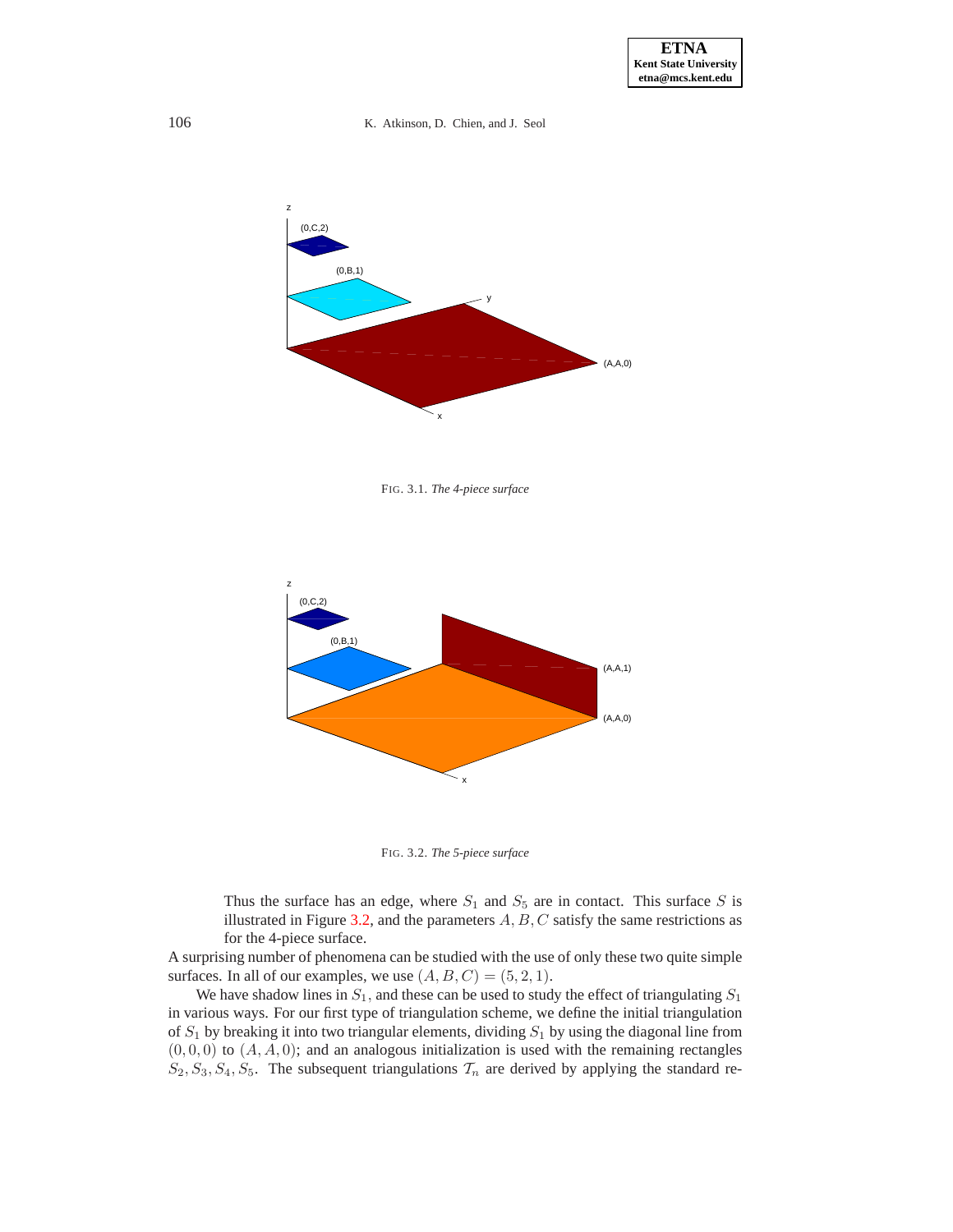**ETNA Kent State University etna@mcs.kent.edu**

Numerical analysis of the radiosity equation using the collocation method 107



<span id="page-13-0"></span>FIG. 3.3. *The initial discontinuity mesh for subsurface*  $S_1$ 

finement procedure to this initial triangulation. We refer to this triangulation as our *uniform mesh*. The second triangulation procedure is to respect the shadow lines of  $S<sub>1</sub>$ , with the triangular elements so chosen that the shadow lines do not intersect any triangular element. The initial triangulation of  $S_1$  is illustrated in Figure [3.3;](#page-13-0) a matching conforming triangulation is used for  $S_5$  (for the 5-piece surface). The resulting triangulations  $\mathcal{T}_n$  are referred to as a *discontinuity mesh*.

**3.2. Test solutions.** Among our test cases are the following true solutions  $u$ . In these cases, we calculate the emissivity  $E$  using highly accurate numerical integration. Then the collocation procedure is applied to find the approximate solution  $u_n$ , which is then compared to the known true solution. The accurate calculation of the collocation integrals of  $(2.43)$  is discussed in §[4.](#page-18-0)

<span id="page-13-1"></span>• We begin with a very well-behaved type of solution function.

$$
(3.2) \t u(x, y, z) = x^2 + y^2, \t (x, y, z) \in S.
$$

With this solution  $u$ , we can see the best type of behaviour that can be expected in our numerical procedures.

• The significance of the shadow lines in  $S_1$  is that the first partial derivative of u is often discontinuous when the derivative is in a direction perpendicular to the shadow line. This affects the accuracy of the approximation  $\mathcal{P}_n u \approx u$ . To study this phenomena, we use the following true solution  $u$ :

<span id="page-13-2"></span>(3.3)  
\n
$$
u(x,y,z) = \begin{cases} \psi_{\gamma}(x,y) \left[ (2B-x)_+ (2B-y)_+ \right]^{\beta}, & (x,y,z) \in S_1, \\ 1, & (x,y,z) \in S_2 \cup S_3 \cup S_4, \\ 0, & (x,y,z) \in S_5, \end{cases}
$$

$$
\psi_{\gamma}(x,y) = e^{-\gamma(2B-x)(2B-y)}.
$$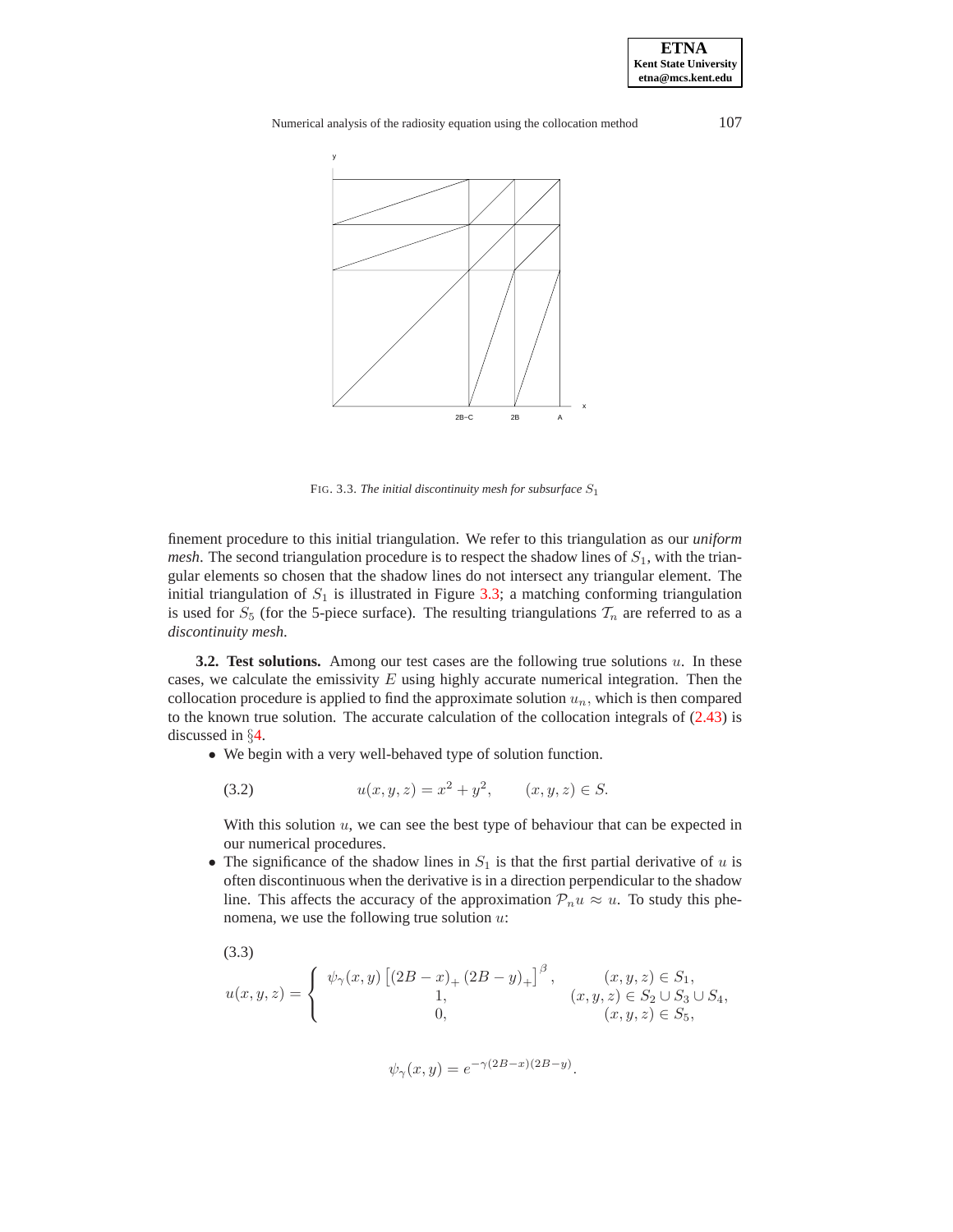|        | 4-Piece Surface |       |             | 5-Piece Surface |       |  |
|--------|-----------------|-------|-------------|-----------------|-------|--|
| $\eta$ | $E_n$           | Ratio | $n_{\rm s}$ | $E_n\,$         | Ratio |  |
|        | 6.67            |       | 10          | 6.58            |       |  |
| 32     | 0.910           | 7.3   | 40          | 3.28            | 2.01  |  |
| 128    | 0.214           | 4.3   | 160         | 1.86            | 1.76  |  |
| 512    | 0.0487          | 4.4   | 640         | 0.991           | 1.88  |  |
| 2048   | 0.0123          | 4.0   | 2560        | 0.511           | 1.94  |  |

<span id="page-14-0"></span>TABLE 3.1 *Centroid method errors for* u *given by [\(3.2\)](#page-13-1) and with a uniform mesh triangulation*



<span id="page-14-1"></span>FIG. 3.4. *Errors with different meshing schemes, for centroid method and function [\(3.2\)](#page-13-1) on 5-piece surface*

The function  $\psi_{\gamma}$  is used to decrease the size of  $u(x, y, 0)$  away from the shadow line on the boundary of  $[0, 2B] \times [0, 2B]$ . The quantity  $(f)_+$  is equal to f if  $f \ge 0$ , and it equals zero if  $f < 0$ . The exponent  $\beta \ge 0$ . With  $\beta = 1$ , we have a continuous nonlinear function which has bounded, but some discontinuous first derivatives along the boundary of  $[0, 2B] \times [0, 2B]$ . With  $\beta = \frac{1}{2}$ , we have an algebraic singularity along this boundary, and we can study the effects of different types of triangulations for such a solution function. We choose  $u \equiv 0$  on both  $S_5$  (for the 5-piece surface) and on the subset of  $S_1$  outside of the square  $[0, 2B] \times [0, 2B]$ .

• To study the ill-behaviour which can occur around at edge, we the numerical solution of the radiosity equation with the true solution

(3.4) 
$$
u(x, y, z) = \begin{cases} (A - y)^{\beta}, & (x, y, z) \in S_1, \\ 1, & (x, y, z) \in S_2 \cup S_3 \cup S_4, \\ 0, & (x, y, z) \in S_5. \end{cases}
$$

<span id="page-14-2"></span>In all cases, we use  $\rho \equiv 1$ . This does not present a problem, as we still have  $||\mathcal{K}|| < 1$  due to S not being a closed surface. We performed calculations with other choices of  $\rho$ , varying it over S. We have found that the case of  $\rho \equiv 1$  is sufficient for illustrative purposes.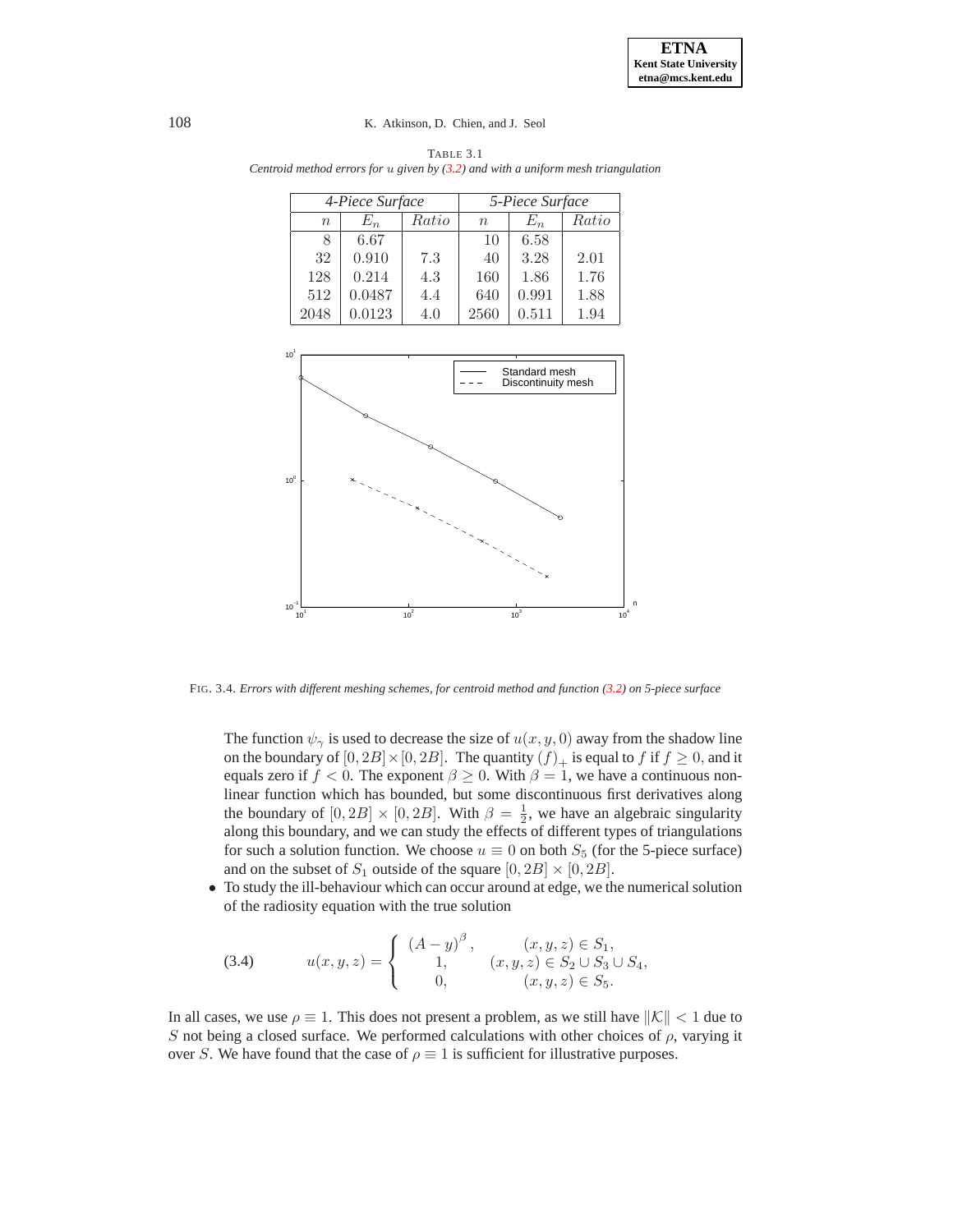Numerical analysis of the radiosity equation using the collocation method 109



<span id="page-15-1"></span><span id="page-15-0"></span>FIG. 3.5. *The centroid method errors (at the node points) for the* u of [\(3.3\)](#page-13-2) with  $(\beta, \gamma) = (1.0, 1.5)$  on the *4-piece surface*

TABLE 3.2 *Centroid method errors for u given by* [\(3.3\)](#page-13-2) *with*  $(\beta, \gamma) = (0.5, 1.5)$ 

|      | Uniform Mesh | Discontinuity Mesh |             |       |  |
|------|--------------|--------------------|-------------|-------|--|
| n    | $E_n$        | $n_{\rm s}$        | $E_n$       | Ratio |  |
| 8    | $7.97E - 2$  | 24                 | $9.04E - 4$ |       |  |
| 32   | $5.54E - 3$  | 96                 | $1.50E - 3$ |       |  |
| 128  | $5.65E - 3$  | 384                | $6.13E - 4$ | 2.45  |  |
| 512  | $5.22E - 4$  | 1536               | $2.31E - 4$ | 2.65  |  |
| 2048 | $1.38E - 3$  |                    |             |       |  |

**3.3. The centroid method.** We first apply the centroid method for both the 4-piece and 5-piece surfaces. We begin with results for an ideally well-behaved  $u$ , that given by [\(3.2\)](#page-13-1). The numerical results using the uniform mesh are given in Table [3.1;](#page-14-0) and the given error  $E_n$  is the maximum of the errors at the node points, as on the left side of [\(2.26\)](#page-6-2). These numerical results are consistent with [\(2.26\)](#page-6-2) and [\(2.30\)](#page-7-3), showing a convergence of  $O(h^2)$ for the 4-piece surface and approximately  $O(h)$  for the 5-piece surface. The discontinuity meshing improved the error, but the results on the rate of convergence were quite similar. A comparison of the two forms of meshing is shown in Figure [3.4](#page-14-1) for the 5-piece surface. The discontinuity meshing puts relatively more triangular elements into subsurface  $S_1$  near to the edge at  $y = A$ ; and this may account for the greater accuracy when solving the radiosity equation.

To see the effect of a discontinuity in a derivative of  $u$  along a shadow line, we solve for u given by [\(3.3\)](#page-13-2) with  $\beta = 1$  and  $\gamma = 1.5$  for the 4-piece surface. We solve with both the uniform mesh and the discontinuity mesh. Graphs of these results are given in Figure [3.5;](#page-15-0) and the error with the discontinuity meshing is consistent with a convergence rate of  $O(h^2)$ . With the uniform meshing, the error is also consistent with  $O(h^2)$  when the error for the coarsest mesh is compared to that of the finest mesh which we used. The discontinuity meshing is superior, both in accuracy and in the regularity of the behaviour of the error.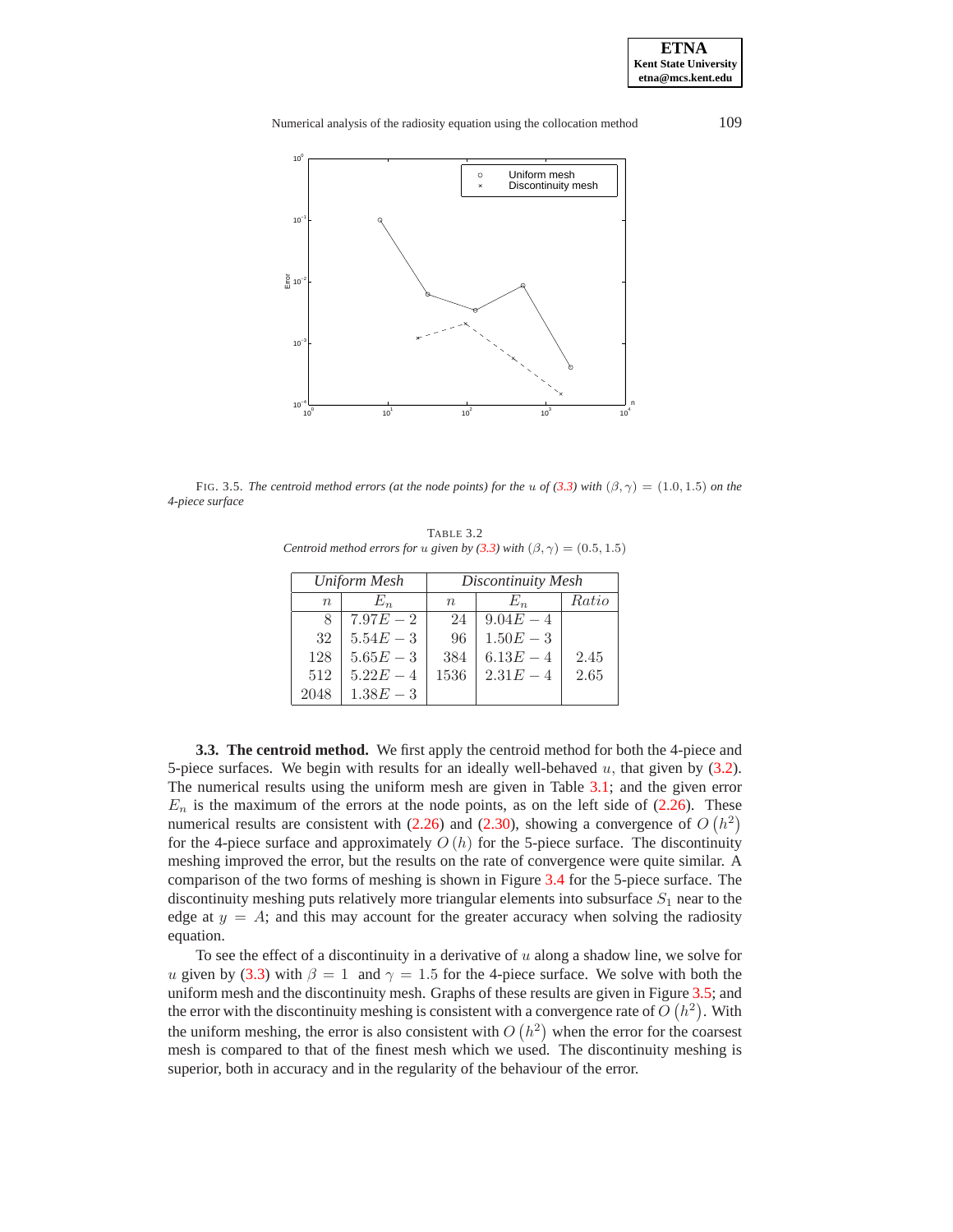110 K. Atkinson, D. Chien, and J. Seol



<span id="page-16-1"></span><span id="page-16-0"></span>FIG. 3.6. *The centroid method errors (at the node points) for the uof [\(3.3\)](#page-13-2)* with  $(\beta, \gamma) = (0.5, 1.5)$ *.* 

TABLE 3.3 *Centroid method errors for u given by [\(3.4\)](#page-14-2)* with  $\beta = 0.5$  *on the 5-piece surface* 

|             | Uniform Mesh |       | Discontinuity Mesh |       |       |  |
|-------------|--------------|-------|--------------------|-------|-------|--|
| $n_{\rm c}$ | $E_n$        | Ratio | $n_{\rm c}$        | $E_n$ | Ratio |  |
| 10          | .286         |       | 30                 | .0749 |       |  |
| 40          | .174         | 1.64  | 120                | .0255 | 2.94  |  |
| 160         | .124         | 1.40  | 480                | .0177 | 1.44  |  |
| 640         | .0879        | 1.41  | 1920               | .0125 | 1.42  |  |
| 2560        | .0622        | 1.41  |                    |       |       |  |

To see the effect of an algebraic singularity along the shadow line on the boundary of  $[0, 2B] \times [0, 2B]$ , we look at the case of u given by [\(3.3\)](#page-13-2) with  $\beta = 0.5$  and  $\gamma = 1.5$  for the 4-piece surface. We solve with both the uniform mesh and the discontinuity mesh. Graphs of these results are given in Figure [3.6,](#page-16-0) and Table [3.2](#page-15-1) contains the errors. Ratios are given only for the discontinuity meshing, as the convergence is so irregular for the uniform meshing. The final ratio given in the table is equivalent to a convergence rate of  $O(h^{1.41})$ ; and we expect it to improve to  $O(h^{1.5})$  as h decreases further, in line with [\(2.38\)](#page-9-1). As with the previous case in Figure [3.5,](#page-15-0) using the uniform meshing gives a decrease in the error that is also consistent with  $O(n^{1.5})$ , based on comparing the error for the coarse mesh to that of the finest mesh which we used. Still, the discontinuity meshing is superior, both in accuracy and in the regularity of the behaviour of the error.

To see the effect of an algebraic singularity along an edge, we consider the function  $u$ defined by [\(3.4\)](#page-14-2) over the 5-piece surface, with  $\beta = \frac{1}{2}$ . We use both a uniform meshing and a discontinuity meshing, giving the results in Table  $3.\overline{3}$ . The results are consistent with a rate of convergence of  $O(h^{5})$ , as is asserted in [\(2.30\)](#page-7-3). As in the example of Figure [3.4,](#page-14-1) the error is smaller with the discontinuity meshing; and it is probably due to the mesh being relatively smaller near to  $y = A$ , the location of the singular behaviour in the solution u.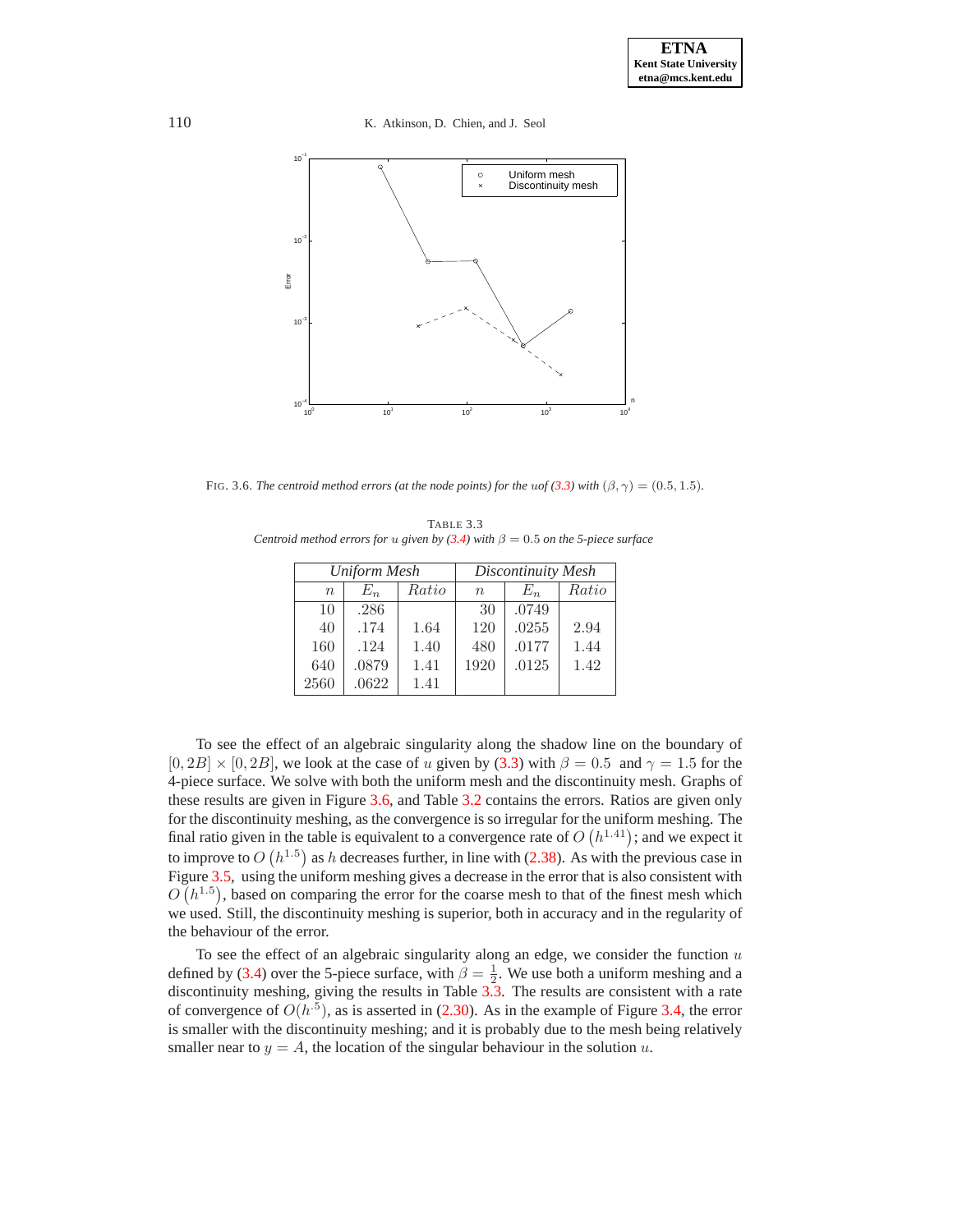#### **ETNA Kent State University etna@mcs.kent.edu**

#### Numerical analysis of the radiosity equation using the collocation method 111

<span id="page-17-1"></span>TABLE 3.4 *Piecewise linear collocation method errors for* u *given by [\(3.2\)](#page-13-1) with a uniform triangulation mesh*

|           | 4-Piece Surface |       | 5-Piece Surface |             |       |
|-----------|-----------------|-------|-----------------|-------------|-------|
| $n_{\rm}$ | $E_n \$         | Ratio | $n_{\rm c}$     | $E_n$       | Ratio |
| 8         | 1.43            |       | 10              | 1.44        |       |
| 32        | $2.13E - 1$     | 6.71  | 40              | $3.17E - 1$ | 4.54  |
| 128       | $8.89E - 3$     | 24.0  | 160             | $7.96E - 2$ | 3.98  |
| 512       | 2.74E           | 32.5  | 640             | 1.99E       | 4.00  |



<span id="page-17-0"></span>FIG. 3.7. *The piecewise linear collocation method errors (at the node points) for the* u of [\(3.3\)](#page-13-2) with  $(\beta, \gamma)$  = (1.0, 1.5)

**3.4. Piecewise linear collocation.** We repeat the example of Table [3.1,](#page-14-0) with the unknown  $u$  of  $(3.2)$  and with both the 4-piece and 5-piece surfaces; and these results both use a uniform triangulation. The collocation nodes are defined using  $\alpha = \frac{1}{6}$ . These results are given in Table [3.4;](#page-17-1) note that the number of node points is  $3n$ . The results for the 4-piece surface illustrate and exceed the prediction of  $(2.42)$ ; and the results for the 5-piece surface illustrate [\(2.41\)](#page-10-0).

To compare the use of uniform vs. discontinuity meshing, we again consider the  $u$  given by [\(3.3\)](#page-13-2) for both the 4-piece and 5-piece surfaces, with  $\beta = 1$  and  $\gamma = 1.5$ , and we use  $\alpha = \frac{1}{6}$ . The results are illustrated in Figure [3.7.](#page-17-0) For the 4-piece surface, the convergence results with discontinuity meshing are fairly consistent with the  $O(h^4)$  predicted by [\(2.42\)](#page-10-1) for the error at the node points, and there is an overall rate at all points of  $O(h^2)$ . For  $n = 384$ , the maximum error at the node points is  $2.44 \times 10^{-5}$ . With the uniform meshing, the results are more erratic, much as for the centroid method in this case. From the discussion in Subsection [2.5,](#page-9-2) the convergence will also be slower than with the discontinuity meshing, with at best  $O(h^2)$  at the node points and  $O(h)$  overall. The results for the 5-piece surface in this example are quite similar to those for the 4-piece surface when discontinuity meshing is used; and the results are worse in the case of the uniform spacing. Clearly, discontinuity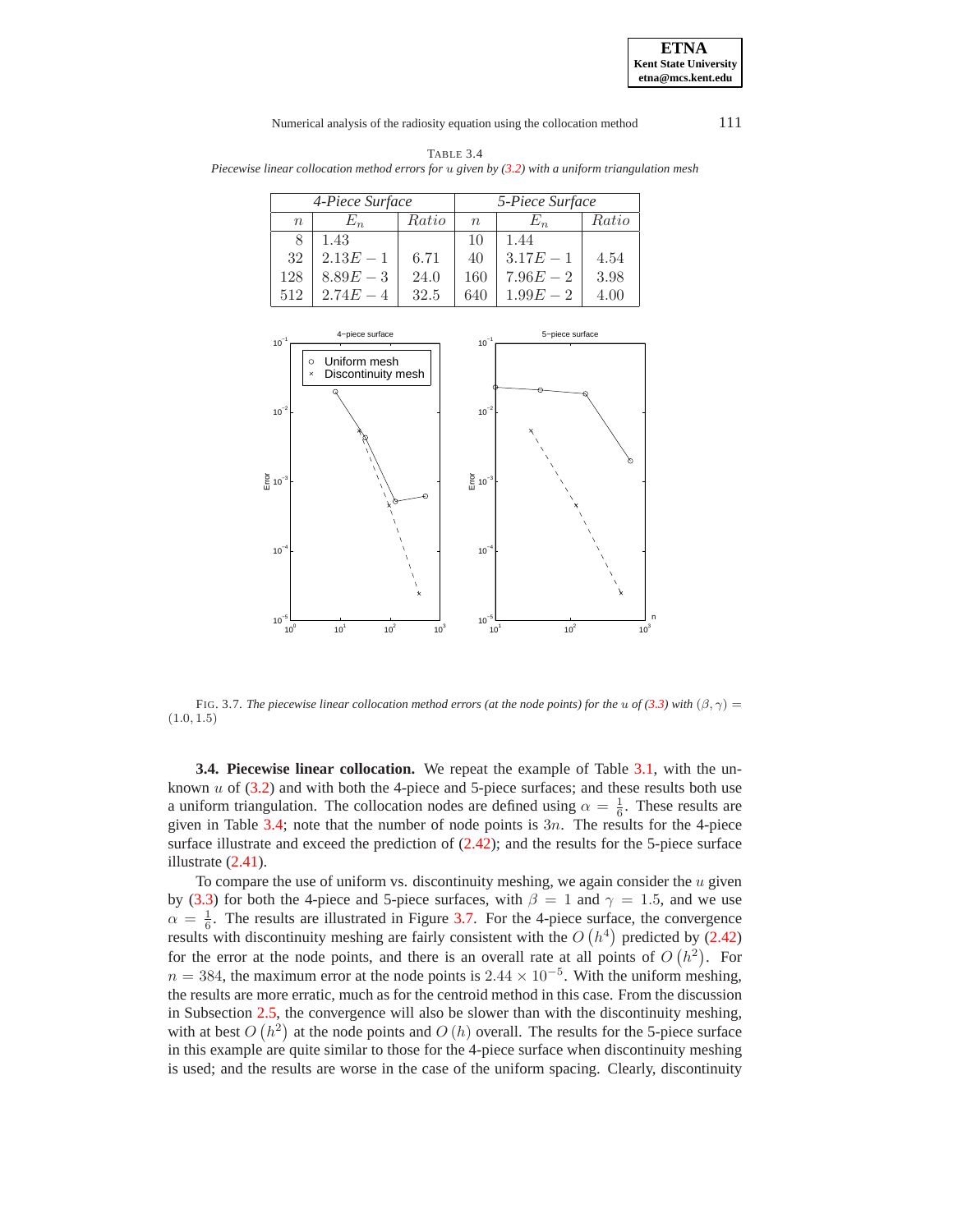<span id="page-18-1"></span>*Piecewise linear collocation method errors for* u given by  $(3.4)$  with  $\beta = 0.5$  and using a uniform triangulation *mesh*

|        | 4-Piece Surface |       | 5-Piece Surface |             |       |
|--------|-----------------|-------|-----------------|-------------|-------|
| $\, n$ | $E_n$           | Ratio | $n_{\rm c}$     | $E_n$       | Ratio |
|        | $1.98E - 2$     |       | 10              | $8.90E - 2$ |       |
| 32     | $1.43E - 3$     | 1.38  | 40              | $6.32E - 2$ | 1.41  |
| 128    | $9.24E - 5$     | 15.5  | 160             | $4.46E - 2$ | 1.42  |
| 512    | 3.93E<br>$-5$   | 2.35  | 640             | $3.16E - 2$ | 1.41  |

meshing is important when dealing with 'shadow lines'.

We conclude by considering the solution u of [\(3.3\)](#page-13-2) with  $\beta = \frac{1}{2}$  and  $\alpha = \frac{1}{6}$ . The results for uniform meshing with both the 4-piece and 5-piece surfaces are given in Table [3.5.](#page-18-1) From the extension of the discussion following [\(2.38\)](#page-9-1) to piecewise linear collocation, the order of convergence for the 4-piece surface should be  $O(n^{1.5})$ ; and the extension of [\(2.32\)](#page-7-2) to piecewise linear collocation should yield a convergence of  $O(n^{0.5})$ . The results in the table are consistent with what is expected for the 5-piece surface; whereas the ratios for the 4-piece surface would be expected to approach 2.83 as  $n$  increases, and they have not yet settled down to this in the table.

<span id="page-18-0"></span>**4. Calculation of the Collocation Integrals.** The setup of the collocation linear system [\(2.43\)](#page-10-2) requires the evaluation, potentially, of  $d_n^2$  double integrals,

<span id="page-18-2"></span>(4.1) 
$$
I_{i,j,\ell} = \int_{\Delta_j} V(P_i, Q) G(P_i, Q) \varphi_{k_{j,\ell}}(Q) dS_Q,
$$

with  $d_n = n$  and  $3n$  for the centroid and piecewise linear methods, respectively. In fact, any scheme for setting up this linear system should recognize two factors which can decrease dramatically the number of such integrals needing to be evaluated. First, if  $P_i$  is located on the same subsurface of S as the triangular element  $\Delta_i$ , then  $G(P_i, Q) \equiv 0$  and thus the integral is zero. Second, if  $P_i$  cannot see any part of  $\Delta_i$ , then  $V(P_i, Q) \equiv 0$  over  $\Delta_i$  and the integral is again zero. We consider now the evaluation of the remaining integrals [\(4.1\)](#page-18-2).

We note one other point. If  $P_i$  can see only a portion of  $\Delta_i$ , then the numerical scheme needs to know fairly precisely that portion. It is important to evaluate accurately the integrals over such partially visible elements. Doing otherwise will introduce new errors, and many schemes used in the past seriously degrade the accuracy attainable by the collocation method. Numerical examples show this quite clearly, although we omit such examples here.

Our initial schemes were based on first converting the integral in  $(4.1)$  to an integral

$$
\int_{\sigma} g(s, t) \, d\sigma
$$

over the unit simplex  $\sigma = \{(s, t): 0 \leq s, t, s + t \leq 1\}$ . There are a number of numerical approximations to such integrals; cf. Stroud [\[22\]](#page-26-9). In particular, we have used the 3-point scheme

<span id="page-18-3"></span>(4.2) 
$$
\int_{\sigma} g(s,t) d\sigma \approx \frac{1}{6} [g(q_1) + g(q_2) + g(q_3)],
$$

with  ${q_i}$  the midpoints of the sides of  $\sigma$ ; and we have used the 7-point scheme

<span id="page-18-4"></span>(4.3) 
$$
\int_{\sigma} g(s,t) d\sigma \approx \sum_{j=1}^{7} w_j g(\rho_j),
$$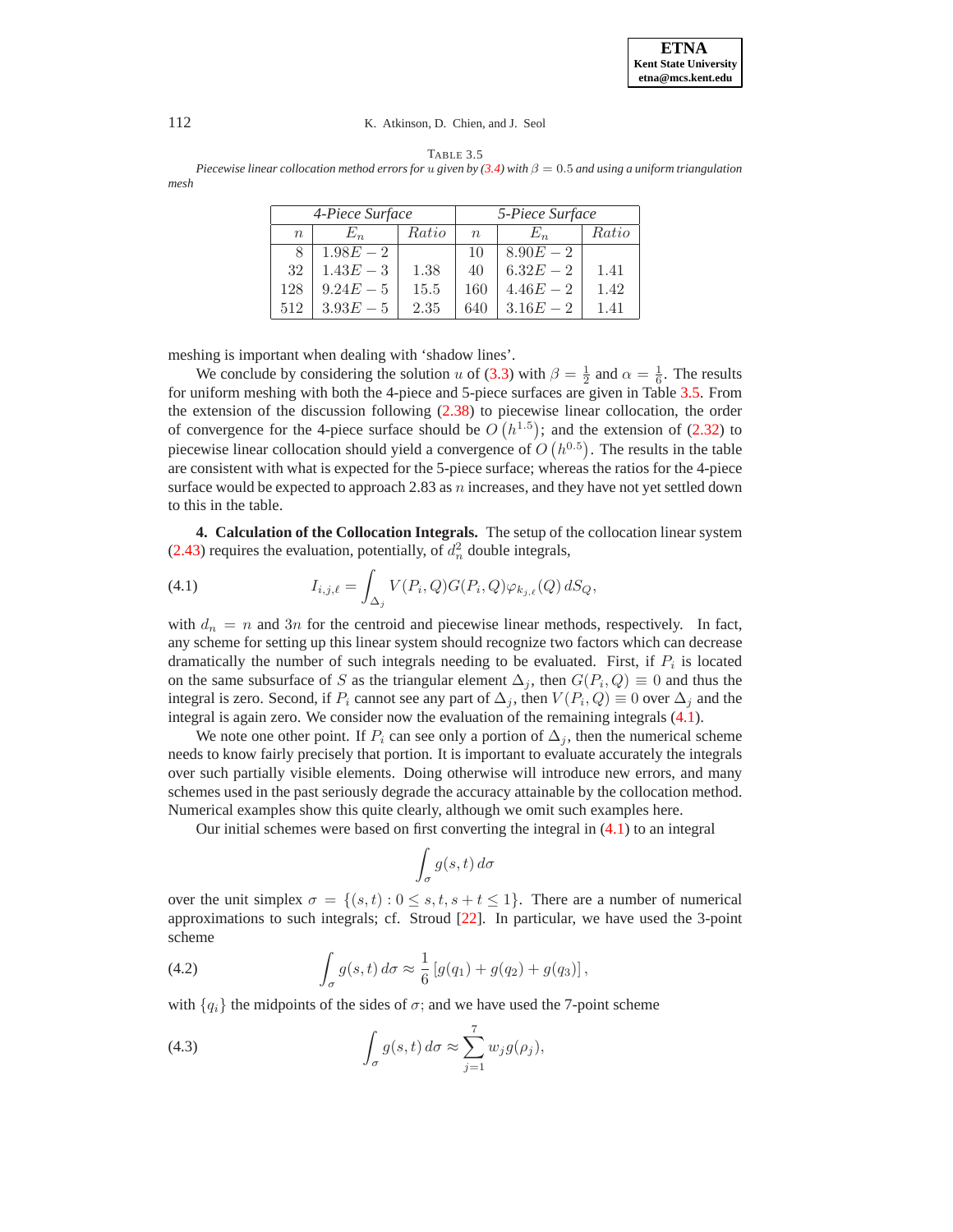| <b>ETNA</b>                  |
|------------------------------|
| <b>Kent State University</b> |
| etna@mcs.kent.edu            |

with the weights and nodes taken from the formula T2:5-1 of Stroud [\[22,](#page-26-9) p. 314]. The first of these has degree of precision 2 and the second has degree of precision 5. We used these to form composite numerical integration schemes over  $\sigma$ .

Subsequently, we used another well-known approach. Introduce the change of variables

$$
s = (1 - y)x
$$
,  $t = yx$ ,  $0 \le x, y \le 1$ .

With this, we have

<span id="page-19-1"></span>(4.4) 
$$
\int_{\sigma} g(s,t) d\sigma = \int_{0}^{1} \int_{0}^{1} x g((1-y)x, yx) dx dy.
$$

Apply Gauss-Legendre quadrature over the interval  $[0, 1]$  for both integrals. Originally, this scheme was intended to treat integrals in which  $q$  had some kind singular behaviour around  $(s, t) = (0, 0)$ . Our numerical experiments have shown this scheme to generally be preferable (but not always) to composite schemes based on  $(4.2)$  or  $(4.3)$ , even for smooth integrands g. For additional information on this approach to quadrature over  $\sigma$ , see [\[19\]](#page-26-10). An additional analysis of variable order composite quadrature schemes for integrals over  $\sigma$  is given in [\[18\]](#page-26-11), although the focus is on singular and near-singular integrals.

Most of the integrals [\(4.1\)](#page-18-2) are well-behaved and not difficult to evaluate. However, suppose  $P_i$  is located on a subsurface  $\tilde{S}$  of S, and suppose  $\Delta_j$  is located on a subsurface  $\tilde{S}$ , with  $\widetilde{S}$  and  $\widehat{S}$  having a common edge. Then the integrand  $G(P_i, Q)$  becomes increasingly ill-behaved as the distance between  $P_i$  and  $\Delta_i$  decreases. To illustrate this, we consider the following special case.

Let  $P = (x, 0, z)$  and  $Q = (\xi, \eta, 0)$ . We will consider the integrand  $G(P, Q)$  over the region  $\hat{S} = [0, h] \times [0, h]$ . Let  $P = (\frac{1}{3}h, 0, \frac{1}{3}h)$ , corresponding to P being the centroid of the triangle with vertices  $(0, 0, 0)$ ,  $(h, 0, 0)$ ,  $(0, 0, h)$ . Then

$$
G(P,Q) = \frac{\eta z}{\left[ (x-\xi)^2 + \eta^2 + z^2 \right]^2}.
$$

To further simplify, let  $(x, z, \xi, \eta) = h \cdot (\overline{x}, \overline{z}, \overline{\xi}, \overline{\eta})$ , with  $\overline{x}, \overline{z}, \overline{\xi}, \overline{\eta}$  varying over [0, 1]. Then

$$
G(P,Q) = \frac{1}{h^2} \frac{\overline{\eta z}}{\left[ \left( \overline{x} - \overline{\xi} \right)^2 + \overline{\eta}^2 + \overline{z}^2 \right]^2}.
$$

This is unbounded over  $\widehat{S}$  as  $z, \eta \to 0$ , assuming  $x \in [0, h]$ . Thus the integrand is increasingly peaked as  $h \to 0$ , with the domain  $h\sigma$  becoming smaller.

Figure [4.1](#page-1-0) contains a graph of G for an actual case using the 5-piece surface of  $\S$ [3,](#page-11-0) for piecewise linear collocation. The region of integration is the triangular domain bounded by the line segments joining the three points  $(4.375, 5, 0)$ ,  $(5, 4.375)$ , and  $(5, 5, 0)$  in the  $\xi \eta$ -plane; and  $P = (4.7917, 5.0, 0.0208)$ . The maximum value of G over this region is approximately 750. This particular triangle is obtained in the uniform division of  $S_1$  into 128 elements.

<span id="page-19-0"></span>**4.1. Analytic evaluation.** It is important to be able to evaluate the integrals [\(4.1\)](#page-18-2) accurately and efficiently. We have devised a method for analytic evaluation in the case of the collocation integrals for the centroid method, and an associated 'nearly-analytic' method for collocation of higher degree piecewise polynomial approximations, including piecewise linear collocation. The method is quite efficient, especially for nearly singular integrands such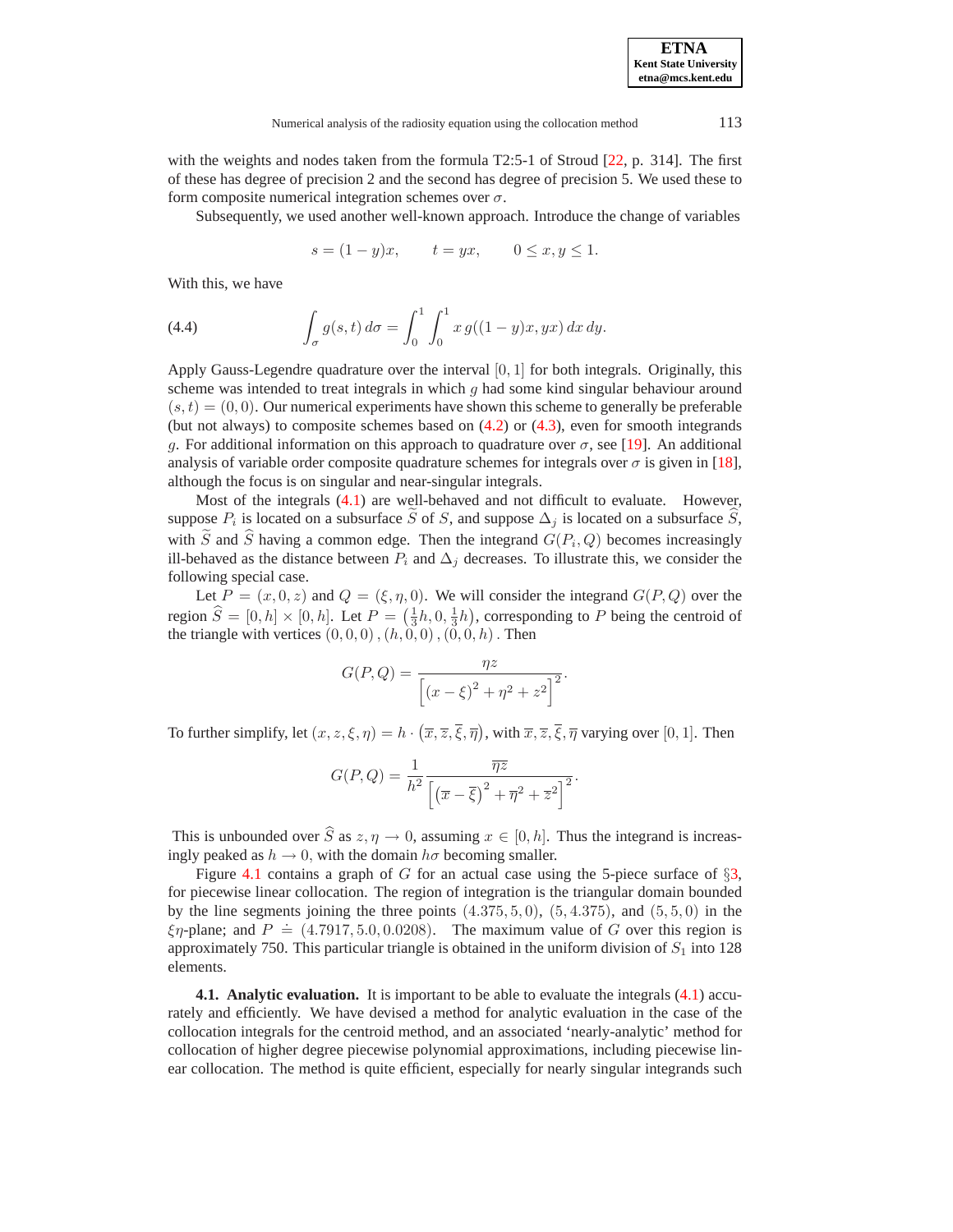114 K. Atkinson, D. Chien, and J. Seol



FIG. 4.1. *The function*  $G(P_i, Q)$  *over a region in*  $S_1$  *in the 5-piece surface with*  $P_i \in S_5$ 

as that illustrated in Figure [4.1.](#page-1-0) It extends ideas of [\[14\]](#page-26-12), developed for boundary integral equations, to the radiosity equation. In the cited case, all collocation integrals over polyhedral surfaces could be evaluated analytically. In contrast, we can only evaluate some of those integrals analytically; but all such integrals can be reduced to a much simpler form as one-variable integrals.

In this section, we describe the method we use to evaluate the integrals in [\(4.1\)](#page-18-2). We assume every triangle  $\Delta_i$  in [\(4.1\)](#page-18-2) is a right triangle with vertices  $\{v_1, v_2, v_3\}$ . Since any triangle without a right angle can be divided into two right triangles, this assumption is not restrictive. Furthermore,  $v_1$  is to be the vertex at the right angle and the other vertices are numbered counter-clockwise with respect to the inner normal vector given for the triangle. We begin by using an affine transformation to convert the integral in  $(4.1)$  to an integral

$$
\int_{\sigma_{ab}} g(\xi, \eta) d\sigma
$$

over the simplex

$$
\sigma_{ab} = \left\{ (\xi, \, \eta, \, 0) : 0 \le \frac{\xi}{a}, \frac{\eta}{b}, \frac{\xi}{a} + \frac{\eta}{b} \le 1 \right\},\,
$$

where a and b are the lengths of  $\overline{v_1v_2}$  and  $\overline{v_1v_3}$ , respectively.

Let  $P = (x, y, z)$  and  $\mathbf{n}_p = (i, j, k)$ , where  $z > 0$  and  $i^2 + j^2 + k^2 = 1$ . Since  $\sigma_{ab}$ is in the xy-plane, we have  $Q = (\xi, \eta, \zeta) = (\xi, \eta, 0)$  and  $\mathbf{n}_q = (0, 0, 1)$ . The integrals in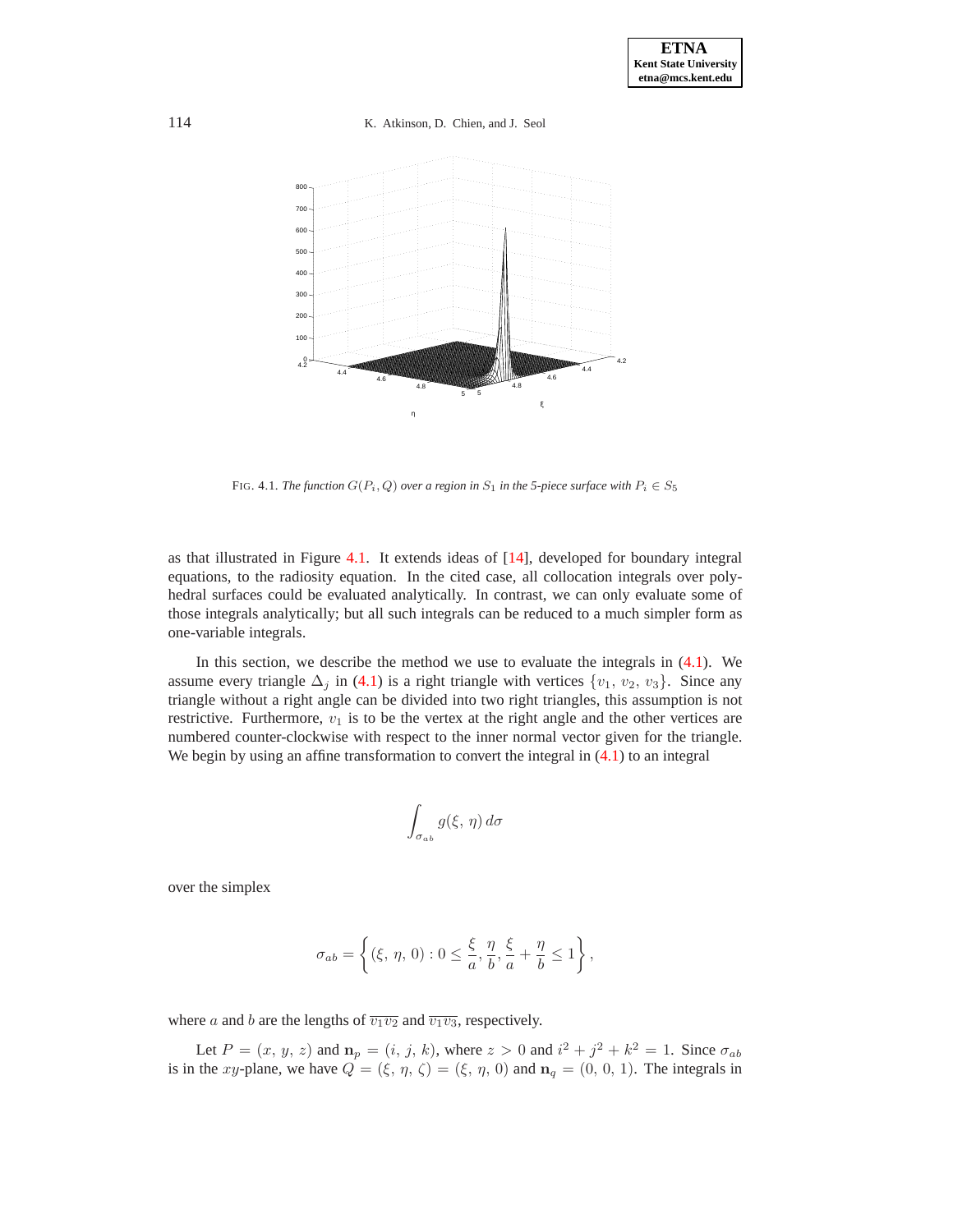[\(4.1\)](#page-18-2) are converted and simplified to the form of

$$
\int_{\sigma_{ab}} G(P, Q)\varphi(Q) d\sigma
$$
\n
$$
= \int_{\sigma_{ab}} \frac{((\xi - x)i + (\eta - y)j - zk)z(c_0 + c_1\xi + c_2\eta)}{((x - \xi)^2 + (y - \eta)^2 + z^2)^2} d\sigma
$$
\n(4.5)\n
$$
= \int_{\sigma_{ab}} z c_0 ((\xi - x)i + (\eta - y)j) d\sigma
$$

<span id="page-21-0"></span>(4.5) 
$$
= \int_{\sigma_{ab}} \frac{zc_0((\zeta - x)t + (\eta - y))j}{((x - \xi)^2 + (y - \eta)^2 + z^2)^2} d\sigma
$$

<span id="page-21-1"></span>(4.6) 
$$
+ \int_{\sigma_{ab}} \frac{((\xi - x)ic_2\eta + (\eta - y)jc_1\xi)z}{((x - \xi)^2 + (y - \eta)^2 + z^2)^2} d\sigma
$$

<span id="page-21-2"></span>(4.7) 
$$
- \int_{\sigma_{ab}} \frac{z^2 k c_0}{((x-\xi)^2 + (y-\eta)^2 + z^2)^2} d\sigma
$$

<span id="page-21-3"></span>(4.8) 
$$
- \int_{\sigma_{ab}} \frac{z^2 k (c_1 \xi + c_2 \eta)}{\left( (x - \xi)^2 + (y - \eta)^2 + z^2 \right)^2} d\sigma
$$

<span id="page-21-4"></span>(4.9) 
$$
+ \int_{\sigma_{ab}} \frac{((\xi - x)ic_1\xi + (\eta - y)jc_2\eta)z}{((x - \xi)^2 + (y - \eta)^2 + z^2)^2} d\sigma,
$$

where the  $c_i$ 's are constants.

The integrals in [\(4.5\)](#page-21-0) and [\(4.6\)](#page-21-1) can be evaluated analytically and we give two examples here.

$$
\int_{0}^{a} \int_{0}^{b-\frac{b}{a}\xi} \frac{z \cdot (\eta - y)}{((\xi - x)^{2} + (\eta - y)^{2} + z^{2})^{2}} d\eta d\xi
$$
\n
$$
= \frac{-az}{2\sqrt{(ab - ay - bx)^{2} + z^{2}(a^{2} + b^{2})}} \left[ \tan^{-1} \left( \frac{a^{2} + by - ax}{\sqrt{(ab - ay - bx)^{2} + z^{2}(a^{2} + b^{2})}} \right) + \tan^{-1} \left( \frac{b^{2} - by + ax}{\sqrt{(ab - ay - bx)^{2} + z^{2}(a^{2} + b^{2})}} \right) \right]
$$
\n
$$
+ \frac{z}{2\sqrt{y^{2} + z^{2}}} \left[ \tan^{-1} \left( \frac{a - x}{\sqrt{y^{2} + z^{2}}} \right) + \tan^{-1} \left( \frac{x}{\sqrt{y^{2} + z^{2}}} \right) \right].
$$
\n
$$
\int_{0}^{a} \int_{0}^{b-\frac{b}{a}\xi} \frac{\xi \cdot z \cdot (\eta - y)}{((\xi - x)^{2} + (\eta - y)^{2} + z^{2})^{2}} d\eta d\xi
$$
\n
$$
= \frac{z}{4} \left[ \ln \frac{(a - x)^{2} + y^{2} + z^{2}}{x^{2} + y^{2} + z^{2}} - \frac{2x}{\sqrt{y^{2} + z^{2}}} \left( \tan^{-1} \left( \frac{x - a}{\sqrt{y^{2} + z^{2}}} \right) - \tan^{-1} \left( \frac{x}{\sqrt{y^{2} + z^{2}}} \right) \right) \right]
$$
\n
$$
- \frac{a^{2}z(b^{2} - by + ax)}{2(a^{2} + b^{2})\sqrt{61}} \left[ \tan^{-1} \left( \frac{b^{2} - by + ax}{\sqrt{61}} \right) + \tan^{-1} \left( \frac{a^{2} + by - ax}{\sqrt{61}} \right) \right]
$$
\n
$$
- \frac{a^{2}z}{4(a^{2} + b^{2})} \left[ \ln \left( (a - x)^{2} + y^{2} + z^{2} \right) - \ln \left( x^{2} + (b - y)^{2} + z^{2} \right) \right],
$$
\nwhere  $\% 1 = a^{2}(b - y)^{2} + b^{2}($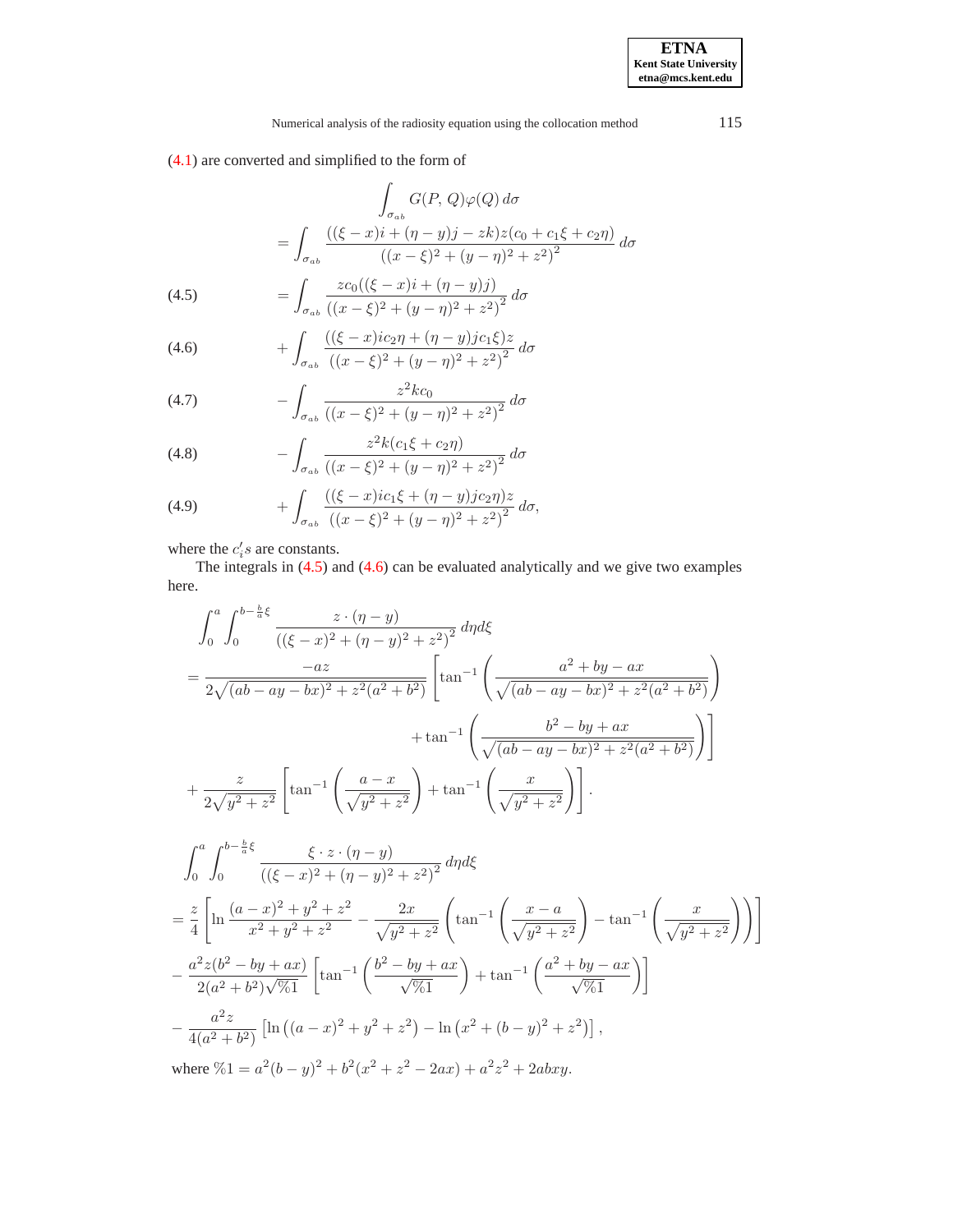

FIG. 4.2. *The decomposition of a general triangle associated with*  $(4.11)$ 

The integral in [\(4.7\)](#page-21-2) can not be analytically evaluated for an arbitrary point P in  $\mathbb{R}^3$ , but it can be evaluated for a special point. Let  $P = (a, 0, z), z > 0$ , then

$$
\int_0^a \int_0^{b - \frac{b}{a}\xi} \frac{z^2 d\eta d\xi}{\left((x - \xi)^2 + (y - \eta)^2 + z^2\right)^2}
$$
\n
$$
(4.10) \qquad = \int_0^a \int_0^{b - \frac{b}{a}\xi} \frac{z^2 d\eta d\xi}{\left((a - \xi)^2 + \eta^2 + z^2\right)^2} = \frac{az^2}{2\sqrt{a^2 + z^2}} \tan^{-1}\left(\frac{b}{\sqrt{a^2 + z^2}}\right).
$$

<span id="page-22-1"></span>For an arbitrary point  $P = (x, y, z)$ , we apply the formula [\(4.10\)](#page-22-1) six times. The geometry of the situation is shown in the Figure [4.2,](#page-12-0) where  $P_{xy} = (x, y, 0)$  is the projection of the point P onto the xy-plane. The case shown is where P lies outside the triangle  $\sigma_{ab}$ . The integral over  $\sigma_{ab}$  becomes the sum of the integrals over the six triangles:

<span id="page-22-0"></span>
$$
(4.11) \qquad \qquad \int_{\sigma_{ab}} = \int_{\sigma_{dpo}} + \int_{\sigma_{dpa}} - \int_{\sigma_{epa}} - \int_{\sigma_{epb}} + \int_{\sigma_{fpb}} + \int_{\sigma_{fpo}}.
$$

The integrals in [\(4.8\)](#page-21-3) are the combinations of integrals in [\(4.5\)](#page-21-0) and [\(4.7\)](#page-21-2). For example,

$$
\int_{\sigma_{ab}} \frac{\xi}{\left( (x-\xi)^2 + (y-\eta)^2 + z^2 \right)^2} d\sigma
$$
\n
$$
(4.12) \quad = \int_{\sigma_{ab}} \frac{\xi - x}{\left( (x-\xi)^2 + (y-\eta)^2 + z^2 \right)^2} d\sigma + \int_{\sigma_{ab}} \frac{x}{\left( (x-\xi)^2 + (y-\eta)^2 + z^2 \right)^2} d\sigma.
$$

<span id="page-22-2"></span>The first integral in [\(4.12\)](#page-22-2) is the same type as [\(4.5\)](#page-21-0) and the second integral is the same type as [\(4.7\)](#page-21-2).

The integrals in [\(4.9\)](#page-21-4) can be reduced to a one-dimensional integration, and it is evaluated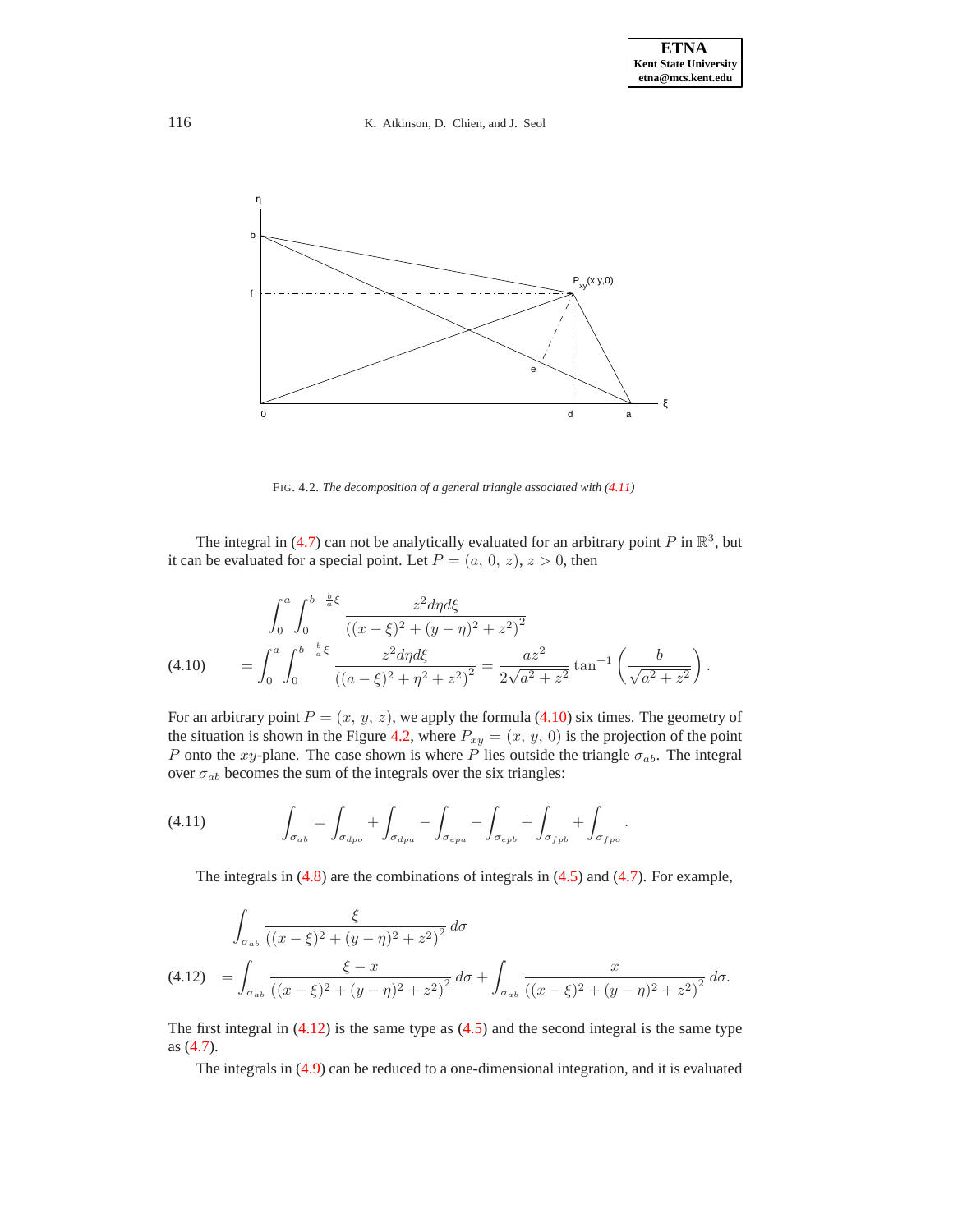with a numerical method. For example,

$$
\int_0^a \int_0^{b - \frac{b}{a}\xi} \frac{\eta \cdot z \cdot (\eta - y)}{\left( (\xi - x)^2 + (\eta - y)^2 + z^2 \right)^2} d\eta d\xi
$$
  
= 
$$
\frac{1}{2} \int_0^a \int_0^{b - \frac{b}{a}\xi} \frac{z d\eta d\xi}{(\xi - x)^2 + (\eta - y)^2 + z^2} + \frac{abz}{4(a^2 + b^2)} \left[ \ln \frac{(a - x)^2 + y^2 + z^2}{x^2 + (b - y)^2 + z^2} \right]
$$
  
= 
$$
\frac{abz(a^2 - ax + by)}{2(a^2 + b^2)\sqrt{\%1}} \left[ \tan^{-1} \left( \frac{a^2 - ax + by}{\sqrt{\%1}} \right) + \tan^{-1} \left( \frac{b^2 + ax - by}{\sqrt{\%1}} \right) \right].
$$

This integral can not be evaluated analytically, but it is reduced to a one-dimensional integration.

$$
\int_0^a \int_0^{b-\frac{b}{a}\xi} \frac{d\eta d\xi}{(\xi - x)^2 + (\eta - y)^2 + z^2}
$$
\n
$$
(4.13) \qquad = \int_0^a \frac{\tan^{-1}\left(\frac{\frac{b}{a}(x-\xi) - (y + \frac{bx}{a} - b)}{\sqrt{(\xi - x)^2 + z^2}}\right)}{\sqrt{(\xi - x)^2 + z^2}} d\xi + \int_0^a \frac{\tan^{-1}\left(\frac{y}{\sqrt{(\xi - x)^2 + z^2}}\right)}{\sqrt{(\xi - x)^2 + z^2}} d\xi.
$$

<span id="page-23-0"></span>In order to choose a better numerical integration scheme for  $(4.13)$ , we simplify the integrals in it and then study the integrands of those simplified integrals. For the simplified integral, we let  $(x, y, z)=(a, 0, z)$ ; and then following a simple change of variables, we have

<span id="page-23-1"></span>(4.14) 
$$
\int_0^a \frac{\tan^{-1}\left(\frac{\frac{b}{a}(x-\xi)-(y+\frac{bx}{a}-b)}{\sqrt{(\xi-x)^2+z^2}}\right)}{\sqrt{(\xi-x)^2+z^2}} d\xi = \int_0^{\frac{a}{z}} \frac{\tan^{-1}\left(\frac{\frac{b}{a}u}{\sqrt{1+u^2}}\right)}{\sqrt{1+u^2}} du.
$$

From the Figure [4.3](#page-13-0) for the right-hand integrand, we can see that the integrand increases very rapidly around zero, and it stays relatively flat around one and beyond. Also, it goes up faster as the number  $b/a$  gets larger. For the integrand with such behaviour, we use the IMT numerical integration method [\[2,](#page-25-3) p. 307]. We use it with 128 nodes, which appears to be more than is needed for the cases we have dealt with.

The integrals  $(4.5)$ – $(4.9)$  are used for the case of approximating the solution u with linear functions. For the centroid method, which approximates the solution  $u$  with constant functions, only the integrals in [\(4.5\)](#page-21-0) and [\(4.7\)](#page-21-2) are used, and thus all needed integrals can be evaluated analytically.

**4.2. Numerical examples.** We present some timing and error comparisons on the various means of setting up the collocation matrix of  $(2.43)$ . Before doing so, we review the three methods of evaluation. The first method was described directly above in  $\S 4.1$ , and we refer to it as the *exact method*. It uses analytic evaluation of the collocation integrals for the centroid method. For piecewise linear collocation, it uses a mix of analytic evaluation and numerical evaluation of some one-dimensional integrals, as described above following [\(4.14\)](#page-23-1). Recall that for each call on the IMT quadrature method, we have chosen to use 128 nodes, to ensure sufficient accuracy.

The second method of evaluating the collocation integrals is a composite method based on the 7-point rule of [\(4.3\)](#page-18-4), and we refer to it as the *7-point method*. The third method uses the change of variable given in [\(4.4\)](#page-19-1), followed by Gaussian quadrature in each variable; we refer to this as the *Gauss method*. With the second method, we have a parameter *MaxLev* to determine the number of subdivisions to be used in the composite rule; and referring to the

**ETNA Kent State University etna@mcs.kent.edu**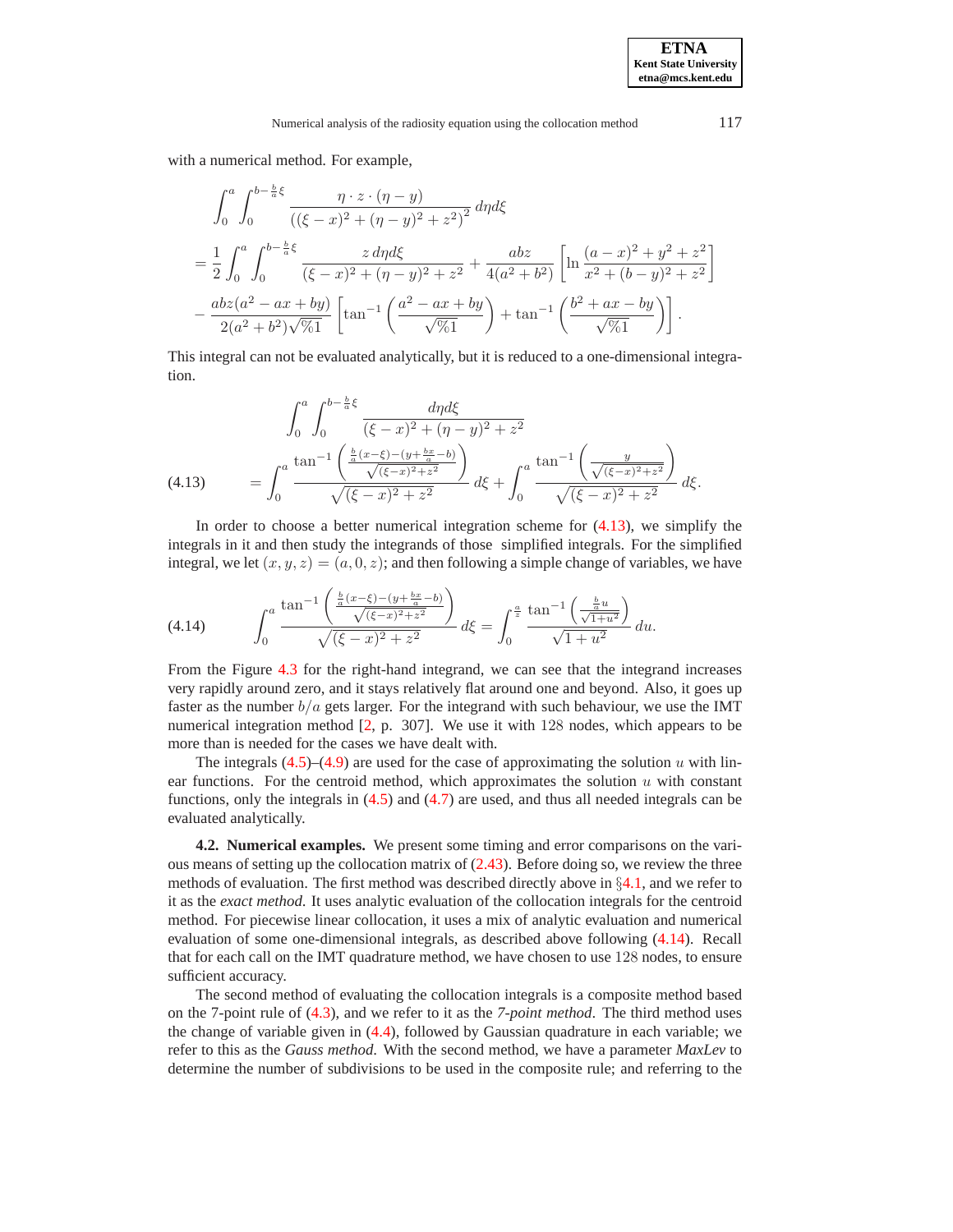118 K. Atkinson, D. Chien, and J. Seol



FIG. 4.3. *The integrand for single variable integration with varying* b/a

collocation integral in [\(4.1\)](#page-18-2), the number of subdivisions also depends on the distance between the field point  $P_i$  and the integration region  $\Delta_i$ . When this distance is small, we divide  $\Delta_i$ into  $4^{MaxLev}$  smaller congruent triangles, applying the 7-point rule over each of them. As the distance between  $P_i$  and  $\Delta_j$  increases, we use a smaller exponent, gradually having it decrease to 0 (corresponding to applying the 7-point rule over the full triangle  $\Delta_i$ ). This is described in greater detail in both [\[3,](#page-25-0) p. 460] and [\[4\]](#page-25-1).

The third method uses two parameters, *IBase* and *MaxLev*. As with the second method, we use the largest number of nodes when  $P_i$  and  $\Delta_j$  are closest, decreasing the number of nodes as the distance between  $P_i$  and  $\Delta_j$  increases. We begin by using Gauss-Legendre quadrature with  $2^{IBase+MaxLev}$  nodes in each dimension of [\(4.4\)](#page-19-1), decreasing it eventually to  $2^{IBase}$  nodes.

For the numerical examples, we set up the linear system for solving the radiosity equation with  $u = x^2 + y^2$  on S, as in [\(3.2\)](#page-13-1). We then solved the linear system and looked at the error in the solution. We have chosen the parameters so as to have the quadrature error be small enough as to match the best possible for the given value of  $n$ , the number of triangular elements being used. The timings given below are for the setup time for the matrix in [\(2.43\)](#page-10-2). For our values of  $n$ , this dominated all other times (except for calculating the emissivity function with the given true value of  $u$ ). We give timings for only the 5-piece surface, as that involves the more practical situation in which two subsurfaces share a common edge.

Tables [4.1](#page-14-0) and [4.2](#page-15-1) contain the timings and errors (maximum at the node points) for the centroid collocation method and piecewise linear collocation method, respectively. The timings were done on a Hewlett-Packard C200 workstation with a 200MHz PA-8200 CPU, 768MB RAM. The machine was networked, but otherwise was restricted to only the given program being timed; and several runs were made, with the lowest timings given in the tables. For the centroid collocation method, the 7-point method used *MaxLev=*3, and the Gauss method used (*IBase,MaxLev*)=(1,3). For the piecewise linear collocation method, we used (*IBase,MaxLev*)=(1,4) and (1,5). The timings for the smaller values of n are unreliable, but are indicative of the magnitude of time being used. The errors may seem large, but note that the solution is also large; and thus an error of 0.511 corresponds to an approximate relative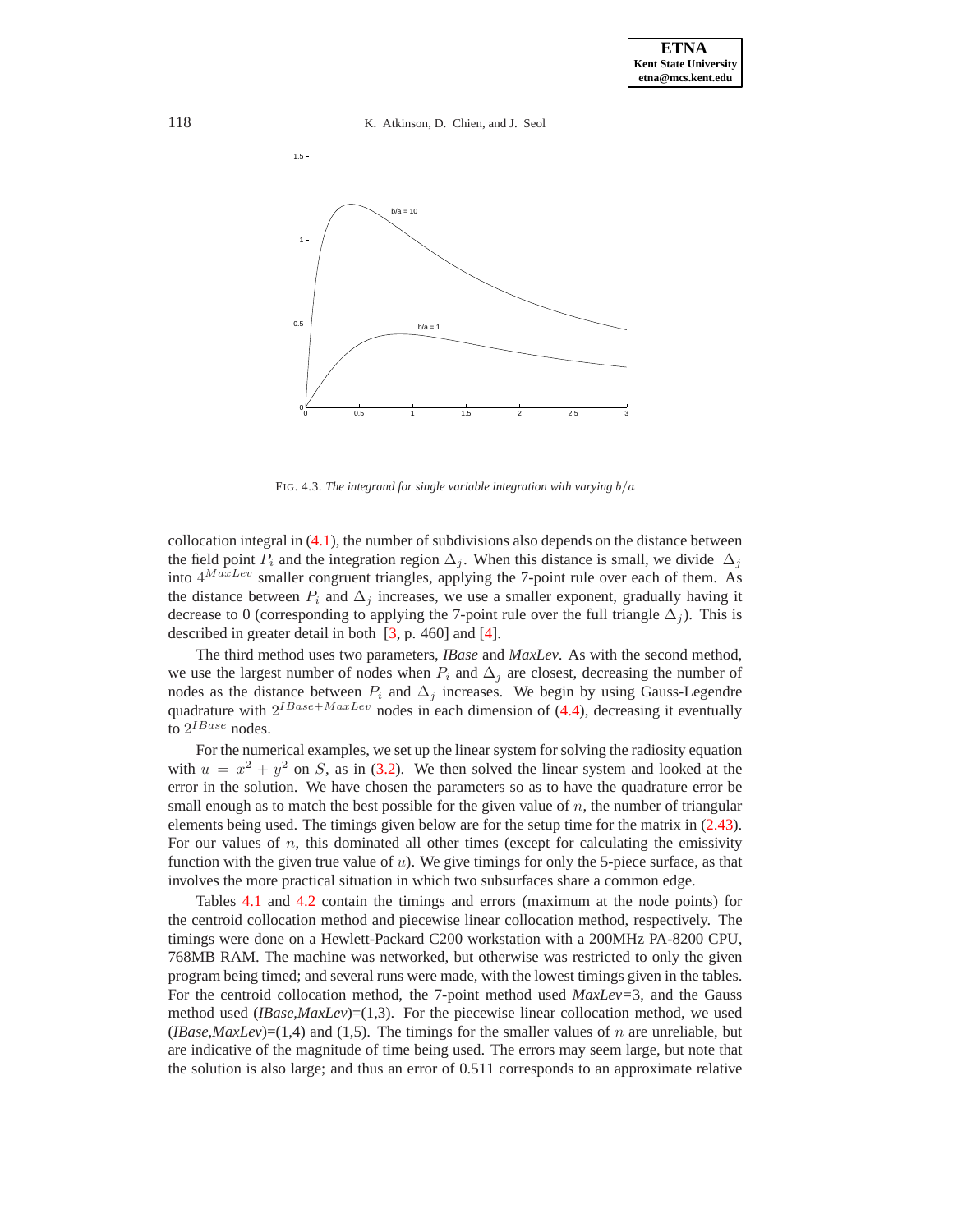**ETNA Kent State University etna@mcs.kent.edu**

#### Numerical analysis of the radiosity equation using the collocation method 119

|                                                                                     | TABLE 4.1 |  |  |
|-------------------------------------------------------------------------------------|-----------|--|--|
| Centroid collocation errors for $u$ given by (3.2), for varying integration methods |           |  |  |

|                  | Exact |      | $7 - Point$ |      | Gauss |      |
|------------------|-------|------|-------------|------|-------|------|
| $\boldsymbol{n}$ | Error | Time | Error       | Time | Error | Time |
| 40               | 3.28  | .031 | 3.28        | 4.11 | 3.28  | .594 |
| 160              | 1.86  | .469 | 1.86        | 32.7 | 1.85  | 4.93 |
| 640              | .991  | 7.12 | .991        | 163  | .986  | 84.2 |
| 2560             | .511  | 111  | .510        | 846  | .506  | 2940 |

TABLE 4.2 *Piecewise linear collocation errors for* u *given by [\(3.2\)](#page-13-1), for varying integration methods*

|                  | Exact |      | $Gauss: MaxLev = 4$ |      | $Gauss: MaxLev = 5$ |      |
|------------------|-------|------|---------------------|------|---------------------|------|
| $\boldsymbol{n}$ | Error | Time | Error               | Time | Error               | Time |
| 10               | 1.44  | .164 | 1.44                | 3.52 | 1.44                | 14.2 |
| 40               | .317  | 1.79 | .317                | 34.8 | .317                | 139  |
| 160              | .0796 | 29.3 | .0795               | 158  | .0796               | 625  |
| 640              | .0199 | 474  | .103                | 558  | .0199               | 2150 |

error of 0.01. Also recall that with piecewise linear collocation, the order of the linear system  $(2.43)$  is 3*n*.

It is clear by comparing the two tables for the *Exact* method that the integrals for the piecewise linear collocation are more costly to evaluate. This is due to both the more complicated form of the integration and to the use of the IMT method for the one-dimensional integration. It is also clear that the use of the *Exact* method is preferable over the *Gauss method* as regards running time. This will become even clearer for larger values of  $n$ , as then the parameters *MaxLev* and *IBase* will need to be increased, which will again increase significantly the cost of the quadratures. Also, with the greater accuracy possible with piecewise linear collocation, one also needs greater accuracy in calculating the coefficients. This is seen in Table [4.2](#page-15-1) in comparing the *Gauss method* for the parameter values of *MaxLev*. Clearly, the higher value *MaxLev=5* is needed, but it is also quite expensive when compared to the *Exact method*. The same type of results are true for the 7-point method, and it is due to the type of singular behaviour illustrated in Figure [4.1.](#page-1-0) If numerical integration is to be used, it must be more carefully designed than the methods we have used here.

**Acknowledgements.** The authors would like to thank Dr. Olaf Hansen for a number of helpful suggestions and discussions.

#### REFERENCES

- [1] K. ATKINSON, *Piecewise polynomial collocation for integral equations on surfaces in three dimensions*, J. Integral Equations, 9 (1985), suppl., pp. 25-48.
- <span id="page-25-3"></span>[2] K. ATKINSON, *An Introduction to Numerical Analysis*, Second edition, John Wiley & Sons, Inc., New York, 1989.
- <span id="page-25-0"></span>[3] K. ATKINSON, *The Numerical Solution of Integral Equations of the Second Kind*, Cambridge University Press, Cambridge, 1997.
- <span id="page-25-1"></span>[4] K. ATKINSON, *User's Guide to a Boundary Element Package for Solving Integral Equations on Piecewise Smooth Surfaces* (Release #2), Reports on Computational Mathematics #103, Dept of Mathematics, University of Iowa, Iowa City, 1998. The programs and guide are available via the URL [http://www.math.uiowa.edu/˜atkinson/bie.html](http://www.math.uiowa.edu/~atkinson/bie.html).
- <span id="page-25-2"></span>[5] K. ATKINSON, *The planar radiosity equation and its numerical solution*, IMA J. Numer. Anal., 20 (2000), pp. 303-332.